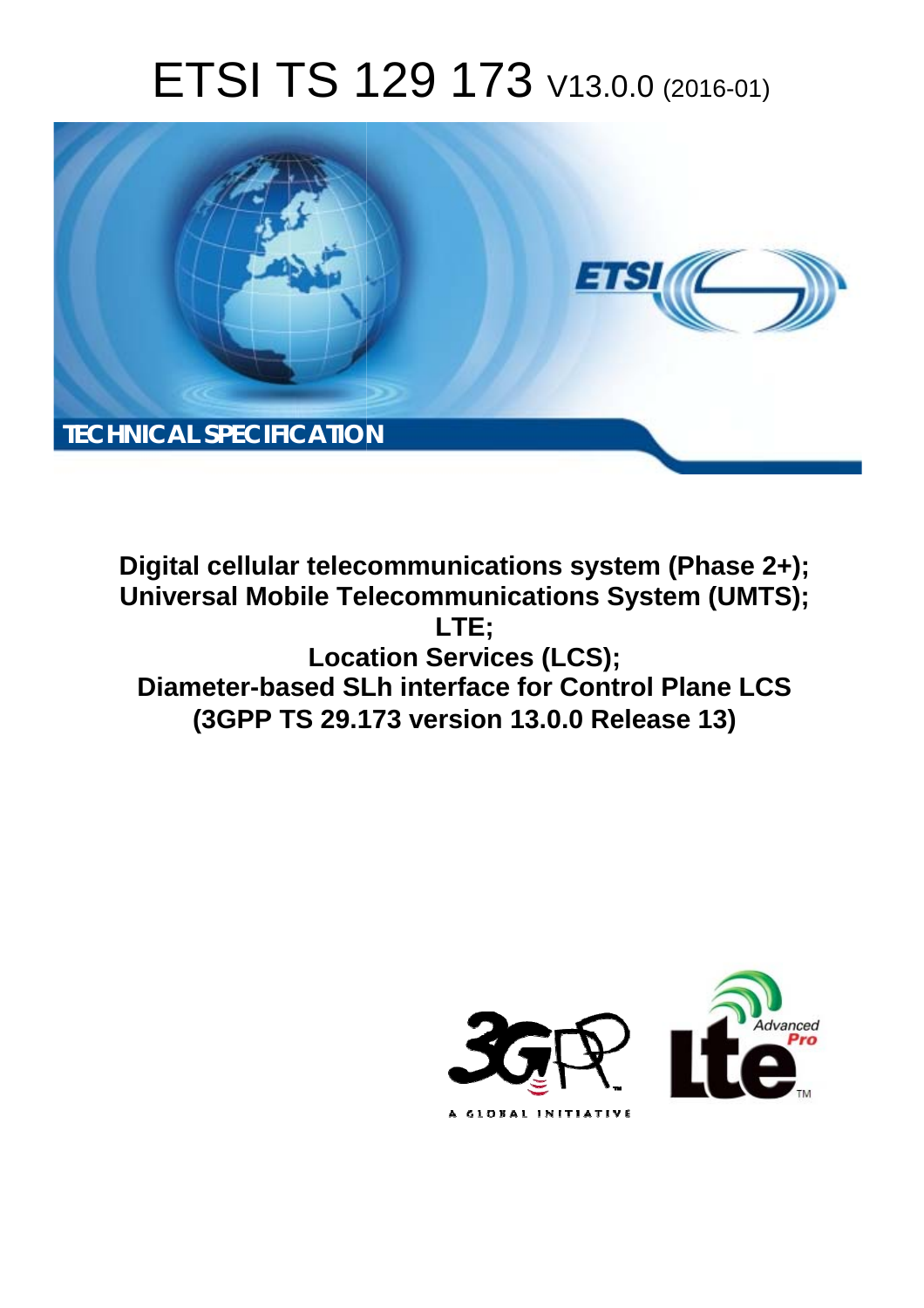Reference RTS/TSGC-0429173vd00

> Keywords GSM,LTE,UMTS

#### *ETSI*

#### 650 Route des Lucioles F-06921 Sophia Antipolis Cedex - FRANCE

Tel.: +33 4 92 94 42 00 Fax: +33 4 93 65 47 16

Siret N° 348 623 562 00017 - NAF 742 C Association à but non lucratif enregistrée à la Sous-Préfecture de Grasse (06) N° 7803/88

#### *Important notice*

The present document can be downloaded from: <http://www.etsi.org/standards-search>

The present document may be made available in electronic versions and/or in print. The content of any electronic and/or print versions of the present document shall not be modified without the prior written authorization of ETSI. In case of any existing or perceived difference in contents between such versions and/or in print, the only prevailing document is the print of the Portable Document Format (PDF) version kept on a specific network drive within ETSI Secretariat.

Users of the present document should be aware that the document may be subject to revision or change of status. Information on the current status of this and other ETSI documents is available at <http://portal.etsi.org/tb/status/status.asp>

If you find errors in the present document, please send your comment to one of the following services: <https://portal.etsi.org/People/CommiteeSupportStaff.aspx>

#### *Copyright Notification*

No part may be reproduced or utilized in any form or by any means, electronic or mechanical, including photocopying and microfilm except as authorized by written permission of ETSI.

The content of the PDF version shall not be modified without the written authorization of ETSI. The copyright and the foregoing restriction extend to reproduction in all media.

> © European Telecommunications Standards Institute 2016. All rights reserved.

**DECT**TM, **PLUGTESTS**TM, **UMTS**TM and the ETSI logo are Trade Marks of ETSI registered for the benefit of its Members. **3GPP**TM and **LTE**™ are Trade Marks of ETSI registered for the benefit of its Members and of the 3GPP Organizational Partners.

**GSM**® and the GSM logo are Trade Marks registered and owned by the GSM Association.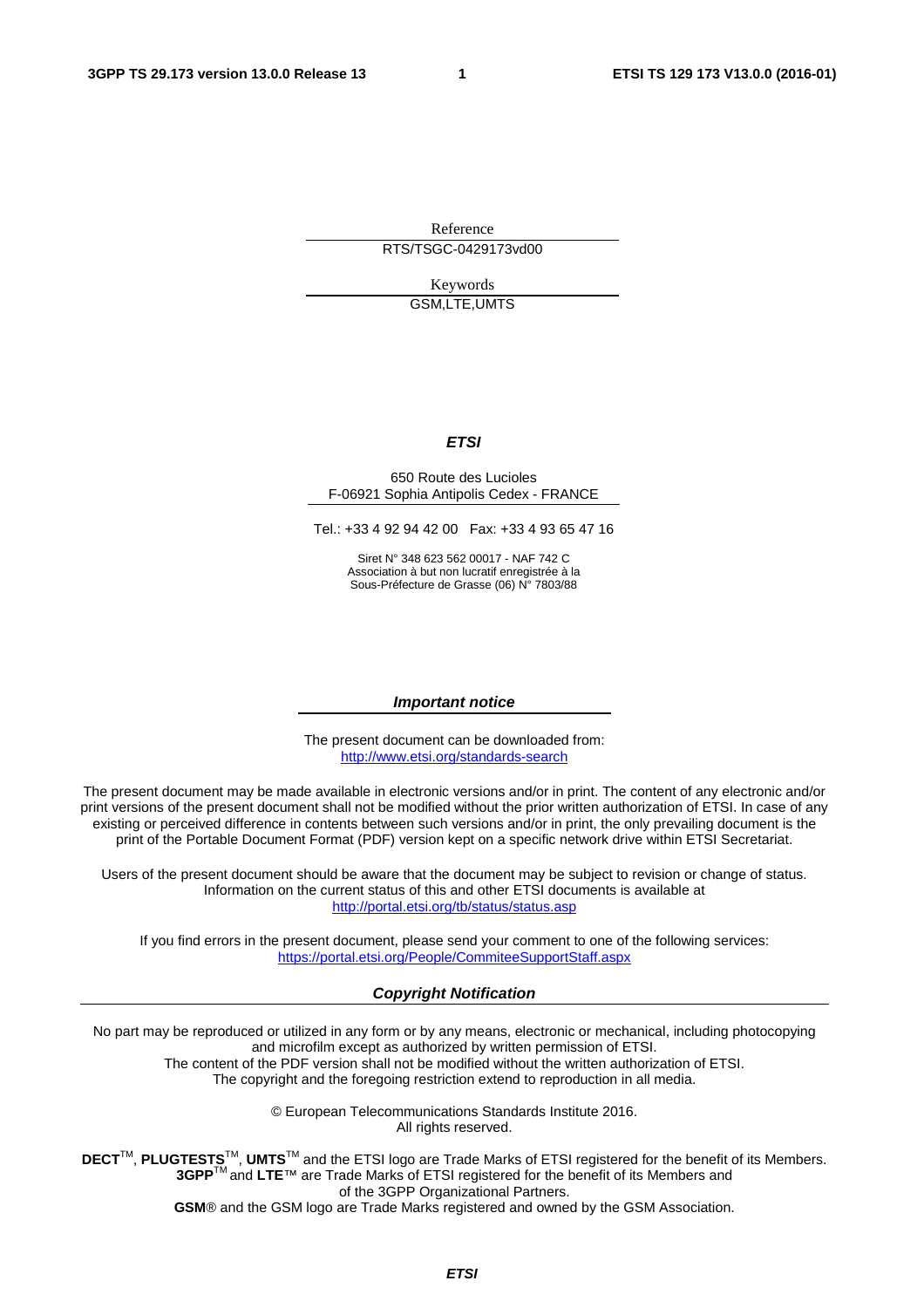## Intellectual Property Rights

IPRs essential or potentially essential to the present document may have been declared to ETSI. The information pertaining to these essential IPRs, if any, is publicly available for **ETSI members and non-members**, and can be found in ETSI SR 000 314: *"Intellectual Property Rights (IPRs); Essential, or potentially Essential, IPRs notified to ETSI in respect of ETSI standards"*, which is available from the ETSI Secretariat. Latest updates are available on the ETSI Web server [\(https://ipr.etsi.org/](https://ipr.etsi.org/)).

Pursuant to the ETSI IPR Policy, no investigation, including IPR searches, has been carried out by ETSI. No guarantee can be given as to the existence of other IPRs not referenced in ETSI SR 000 314 (or the updates on the ETSI Web server) which are, or may be, or may become, essential to the present document.

## Foreword

This Technical Specification (TS) has been produced by ETSI 3rd Generation Partnership Project (3GPP).

The present document may refer to technical specifications or reports using their 3GPP identities, UMTS identities or GSM identities. These should be interpreted as being references to the corresponding ETSI deliverables.

The cross reference between GSM, UMTS, 3GPP and ETSI identities can be found under <http://webapp.etsi.org/key/queryform.asp>.

## Modal verbs terminology

In the present document "**shall**", "**shall not**", "**should**", "**should not**", "**may**", "**need not**", "**will**", "**will not**", "**can**" and "**cannot**" are to be interpreted as described in clause 3.2 of the [ETSI Drafting Rules](http://portal.etsi.org/Help/editHelp!/Howtostart/ETSIDraftingRules.aspx) (Verbal forms for the expression of provisions).

"**must**" and "**must not**" are **NOT** allowed in ETSI deliverables except when used in direct citation.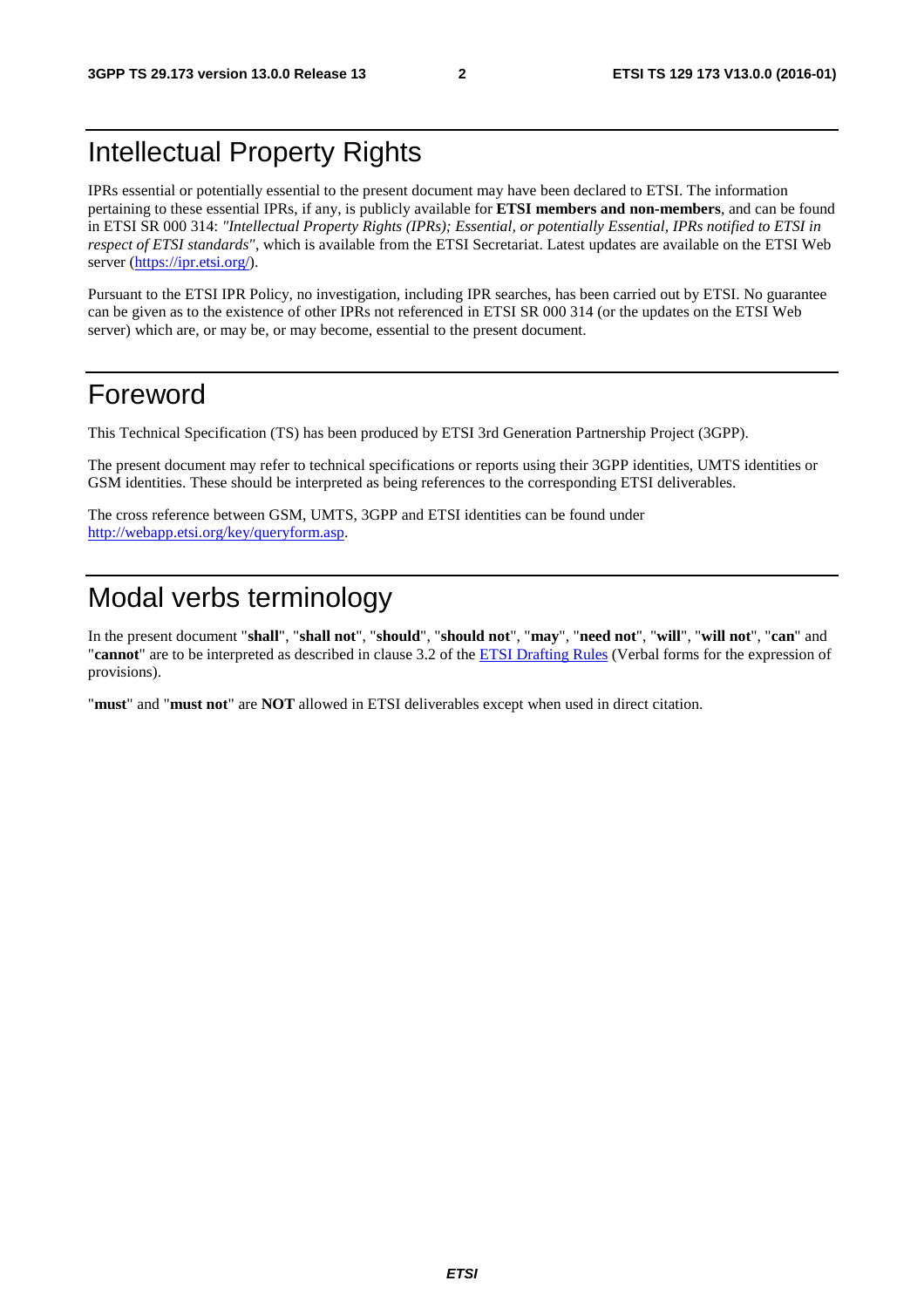$\mathbf{3}$ 

## Contents

| 1                                                         |                                                           |  |  |  |  |  |
|-----------------------------------------------------------|-----------------------------------------------------------|--|--|--|--|--|
| 2                                                         |                                                           |  |  |  |  |  |
| 3<br>3.1<br>3.2                                           |                                                           |  |  |  |  |  |
| 4<br>4.1<br>4.2<br>4.3                                    |                                                           |  |  |  |  |  |
| 5<br>5.1<br>5.2<br>5.2.1<br>5.2.1.1<br>5.2.1.2<br>5.2.1.3 |                                                           |  |  |  |  |  |
| 6<br>6.1<br>6.1.1<br>6.1.2<br>6.1.3<br>6.1.4              |                                                           |  |  |  |  |  |
| 6.1.5<br>6.1.6<br>6.1.7<br>6.1.8<br>6.1.9                 |                                                           |  |  |  |  |  |
| 6.2<br>6.2.1<br>6.2.2<br>6.2.3<br>6.2.4<br>6.3            |                                                           |  |  |  |  |  |
| 6.3.1<br>6.3.2<br>6.3.3<br>6.3.3.1                        |                                                           |  |  |  |  |  |
| 6.3.3.2<br>6.3.4<br>6.3.4.1<br>6.4                        | DIAMETER_ERROR_UNAUTHORIZED_REQUESTING_NETWORK (5490)  14 |  |  |  |  |  |
| 6.4.1<br>6.4.2<br>6.4.3<br>6.4.4                          |                                                           |  |  |  |  |  |
| 6.4.5<br>6.4.6                                            |                                                           |  |  |  |  |  |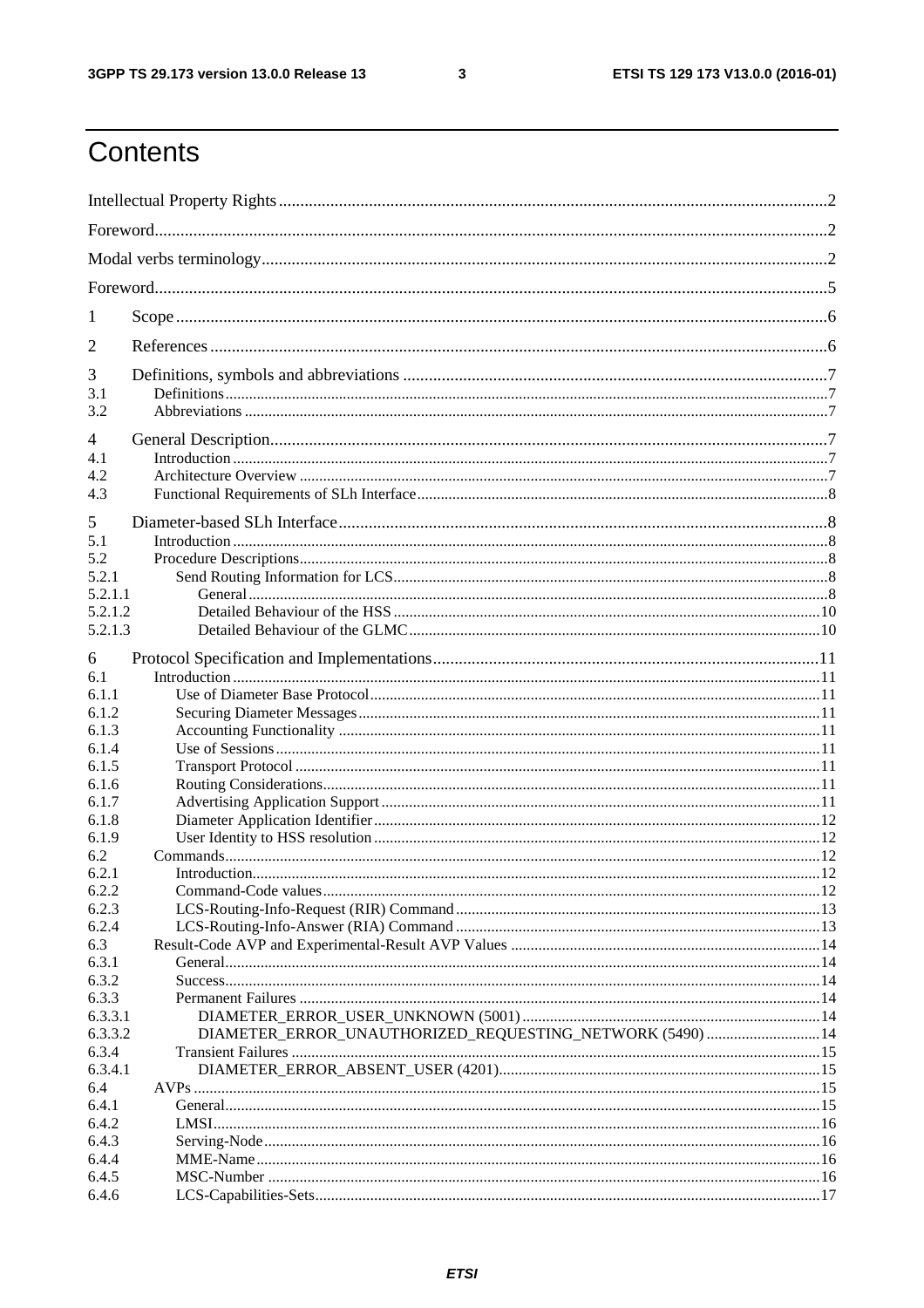$\overline{\mathbf{4}}$ 

| 6.4.7  |  |  |  |  |  |  |
|--------|--|--|--|--|--|--|
| 6.4.8  |  |  |  |  |  |  |
| 6.4.9  |  |  |  |  |  |  |
| 6.4.10 |  |  |  |  |  |  |
| 6.4.11 |  |  |  |  |  |  |
| 6.4.12 |  |  |  |  |  |  |
| 6.4.13 |  |  |  |  |  |  |
| 6.4.14 |  |  |  |  |  |  |
|        |  |  |  |  |  |  |
|        |  |  |  |  |  |  |
|        |  |  |  |  |  |  |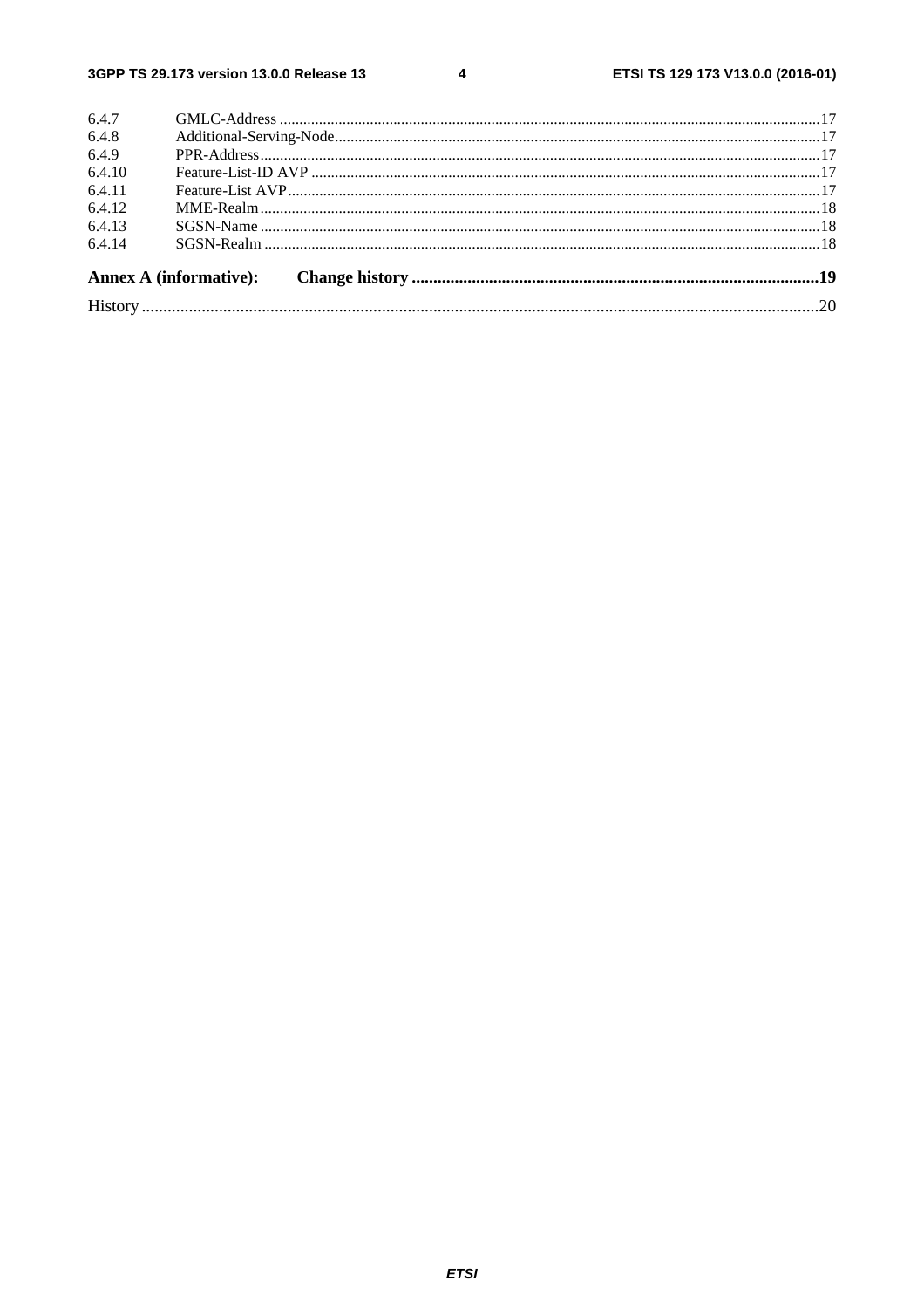## Foreword

This Technical Specification has been produced by the 3<sup>rd</sup> Generation Partnership Project (3GPP).

The contents of the present document are subject to continuing work within the TSG and may change following formal TSG approval. Should the TSG modify the contents of the present document, it will be re-released by the TSG with an identifying change of release date and an increase in version number as follows:

Version x.y.z

where:

- x the first digit:
	- 1 presented to TSG for information;
	- 2 presented to TSG for approval;
	- 3 or greater indicates TSG approved document under change control.
- y the second digit is incremented for all changes of substance, i.e. technical enhancements, corrections, updates, etc.
- z the third digit is incremented when editorial only changes have been incorporated in the document.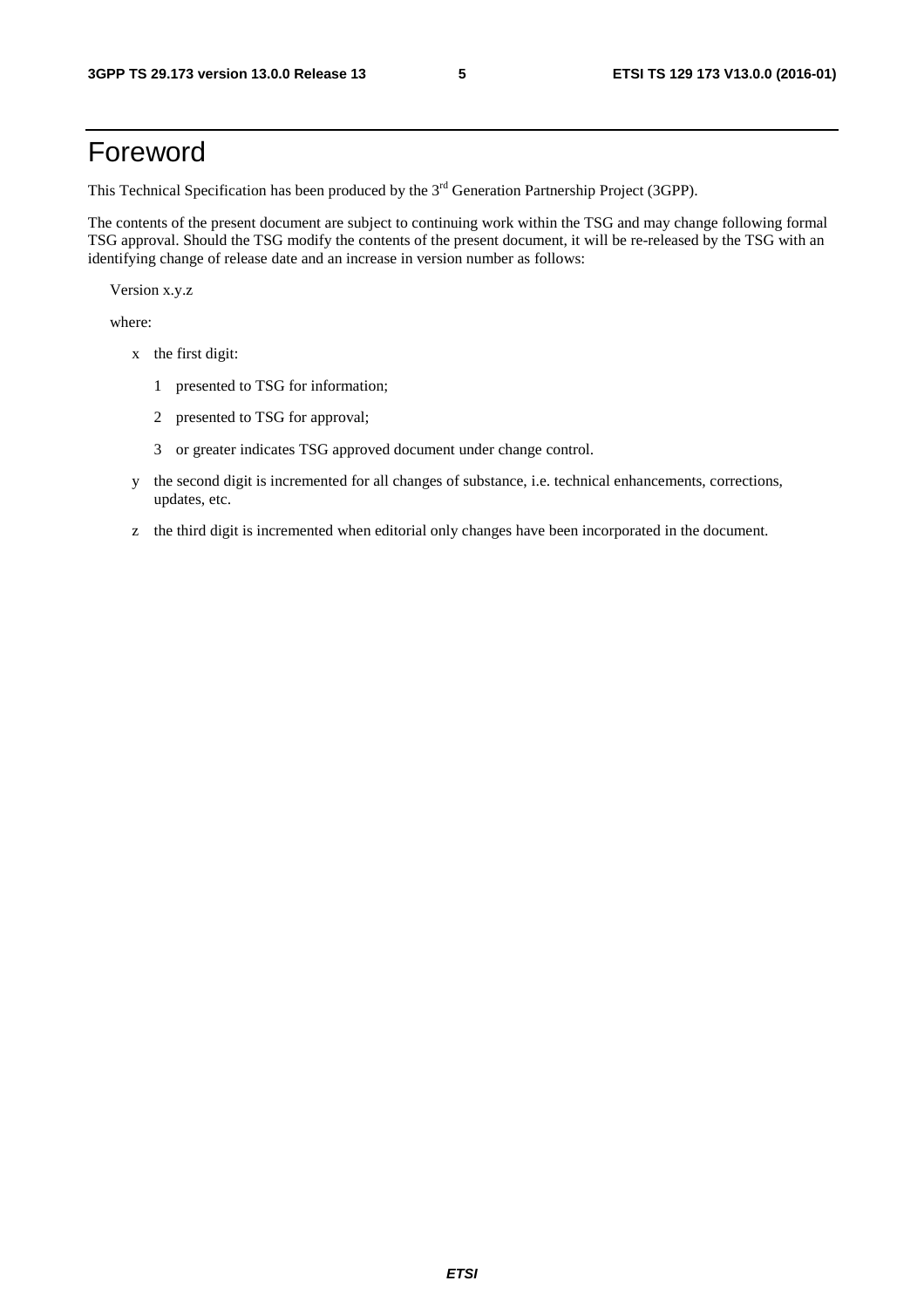## 1 Scope

The present document describes the Diameter-based SLh interface between the GMLC and the HSS defined for the Control Plane LCS in EPC.

LCS procedures over the SLh interface are defined in the 3GPP TS 23.271 [2].

This specification defines the Diameter application for the GMLC-HSS, SLh reference point. The interactions between the HSS and the GMLC are specified, including the signalling flows. As LCS procedures over the Diameter-based SLh interface are identical to the MAP-based Lh interface, the descriptions of the Lh MAP operations defined in the 3GPP TS 29.002 [3] are mapped into the descriptions of the SLh Diameter commands.

## 2 References

The following documents contain provisions which, through reference in this text, constitute provisions of the present document.

- References are either specific (identified by date of publication, edition number, version number, etc.) or non-specific.
- For a specific reference, subsequent revisions do not apply.
- For a non-specific reference, the latest version applies. In the case of a reference to a 3GPP document (including a GSM document), a non-specific reference implicitly refers to the latest version of that document *in the same Release as the present document*.
- [1] 3GPP TR 21.905: "Vocabulary for 3GPP Specifications".
- [2] 3GPP TS 23.271: "Functional stage 2 description of Location Services (LCS)".
- [3] 3GPP TS 29.002: "Mobile Application Part (MAP) specification".
- [4] 3GPP TS 29.228: "IP multimedia (IM) Subsystem Cx Interface; Signalling flows and Message Elements".
- [5] IETF RFC 3588: "Diameter Base Protocol".
- [6] 3GPP TS 33.210: "3G security; Network Domain Security (NDS); IP network layer security".
- [7] IETF RFC 4960: "Stream Control Transport Protocol".
- [8] 3GPP TS 29.229: "Cx and Dx Interfaces based on the Diameter protocol; protocol details".
- [9] 3GPP TS 29.329: "Sh Interface based on the Diameter protocol; protocol details".
- [10] 3GPP TS 23.003: "Numbering, addressing and identification ".
- [11] 3GPP TS 23.012: "Location Management Procedures".
- [12] 3GPP TS 29.272: "Mobility Management Entity (MME) and Serving GPRS Support Node (SGSN) related interfaces based on Diameter protocol".
- [13] IETF RFC 2234: "Augmented BNF for syntax specifications".
- [14] Void
- [15] ITU-T Recommendation E.164: "The international public telecommunication numbering plan".
- [16] 3GPP TS 29.273: "Evolved Packet System (EPS); 3GPP EPS AAA interfaces".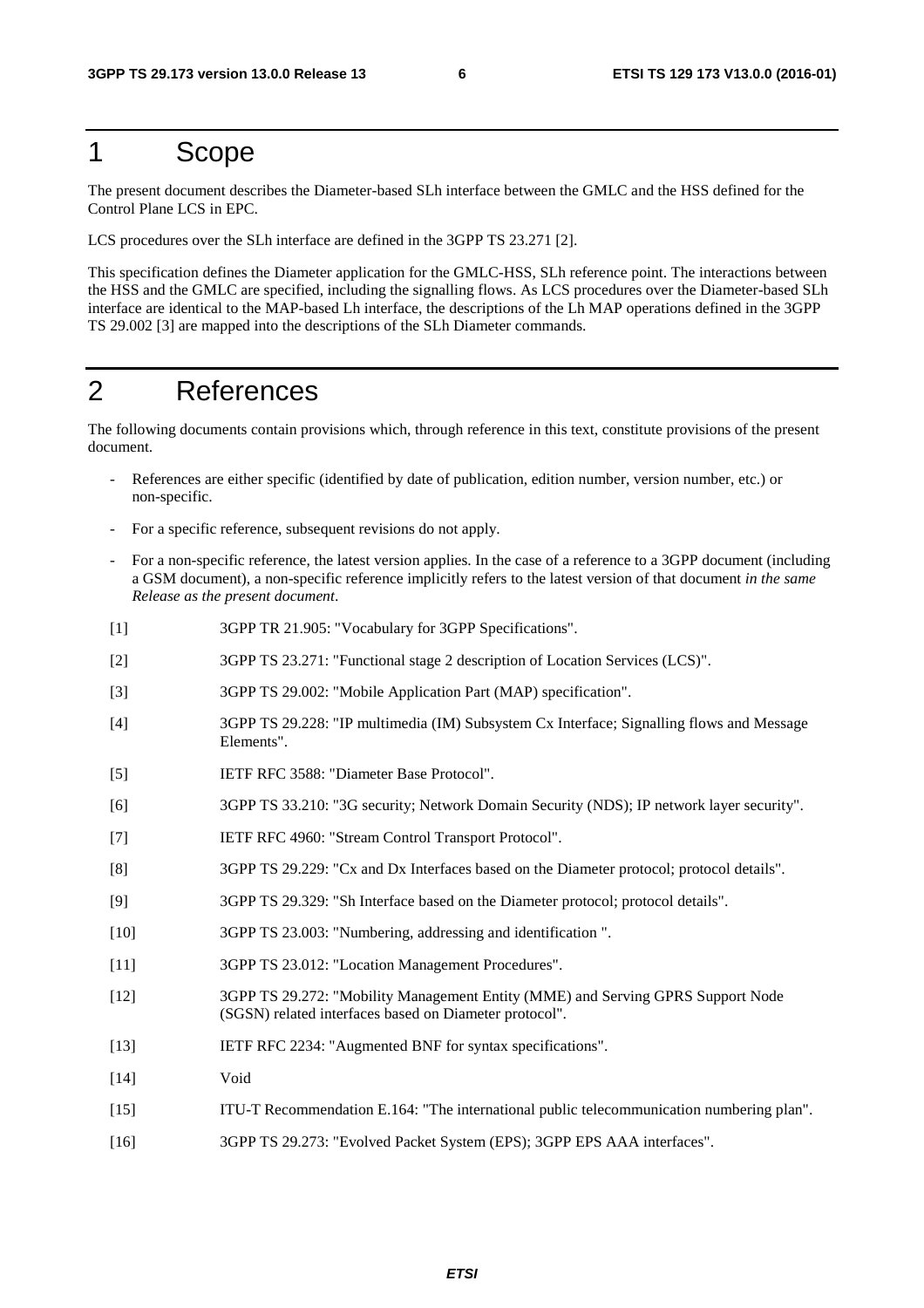## 3 Definitions, symbols and abbreviations

### 3.1 Definitions

For the purposes of the present document, the terms and definitions given in 3GPP TR 21.905 [1], 3GPP TS 23.271 [2] and the following apply. A term defined in the present document takes precedence over the definition of the same term, if any, in TR 21.905 [1].

### 3.2 Abbreviations

For the purposes of the present document, the abbreviations given in 3GPP TR 21.905 [1] and the following apply. An abbreviation defined in the present document takes precedence over the definition of the same abbreviation, if any, in 3GPP TR 21.905 [1].

| <b>ABNF</b> | Augmented Backus-Naur form                 |
|-------------|--------------------------------------------|
| <b>AVP</b>  | <b>Attribute Value Pair</b>                |
| H-GMLC      | Home-Gateway Mobile Location Centre        |
| <b>IANA</b> | <b>Internet Assigned Numbers Authority</b> |
| <b>PMD</b>  | Pseudonym mediation device functionality   |
| <b>PPR</b>  | Privacy Profile Register                   |
| R-GMLC      | Requesting-Gateway Mobile Location Centre  |
| <b>RFC</b>  | <b>Request For Comments</b>                |
| V-GMLC      | Visited-Gateway Mobile Location Centre     |

## 4 General Description

## 4.1 Introduction

The SLh reference point between the GMLC and the HSS is defined in the 3GPP TS 23.271 [2].

This document describes the Diameter-based SLh interface related procedures, message parameters and protocol specifications.

## 4.2 Architecture Overview

The architecture for support of Location Services in GSM, UMTS and EPS has been defined in 3GPP TS 23.271 [2] and the relevant network elements and interfaces are shown in the figure 4.2-1.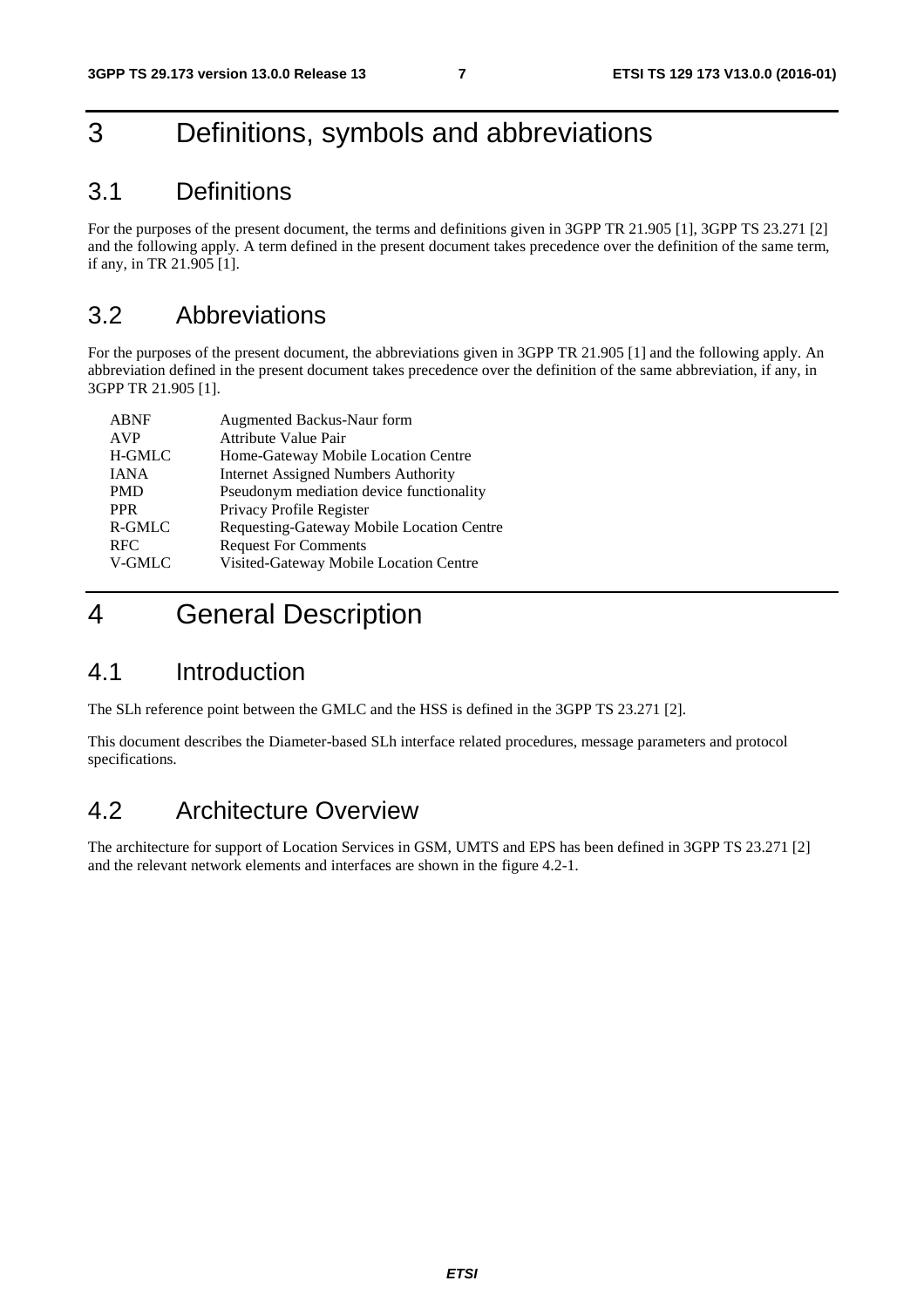

#### **Figure 4.2-1: Overview of the LCS Functional Architecture**

In this architecture, the SLh interface is defined between the Gateway Mobile Location Center (GMLC) and the Home Subscriber Server (HSS) to allow the GMLC to request routing information from the HLR or HSS.

## 4.3 Functional Requirements of SLh Interface

The requirements for SLh interface are defined in 3GPP TS 23.271 [2].

The SLh interface is used by the GMLC to request routing information from the HSS i.e. the address of the H-GMLC, and/or the address of the visited MSC/MSC server, SGSN, 3GPP AAA server or MME for a particular target UE whose location has been requested.

## 5 Diameter-based SLh Interface

### 5.1 Introduction

This section describes the Diameter-based SLh interface related procedures and Information elements exchanged between functional entities.

In the tables that describe the Information Elements transported by each Diameter command, each Information Element is marked as (M) Mandatory, (C) Conditional or (O) Optional in the "Cat." column. For the correct handling of the Information Element according to the category type, see the description detailed in section 6 of the 3GPP TS 29.228 [4].

## 5.2 Procedure Descriptions

#### 5.2.1 Send Routing Information for LCS

#### 5.2.1.1 General

This procedure is used between the GMLC and the HSS. The procedure is invoked by the GMLC and is used:

- To retrieve routing information for LCS for a specified user from the HSS.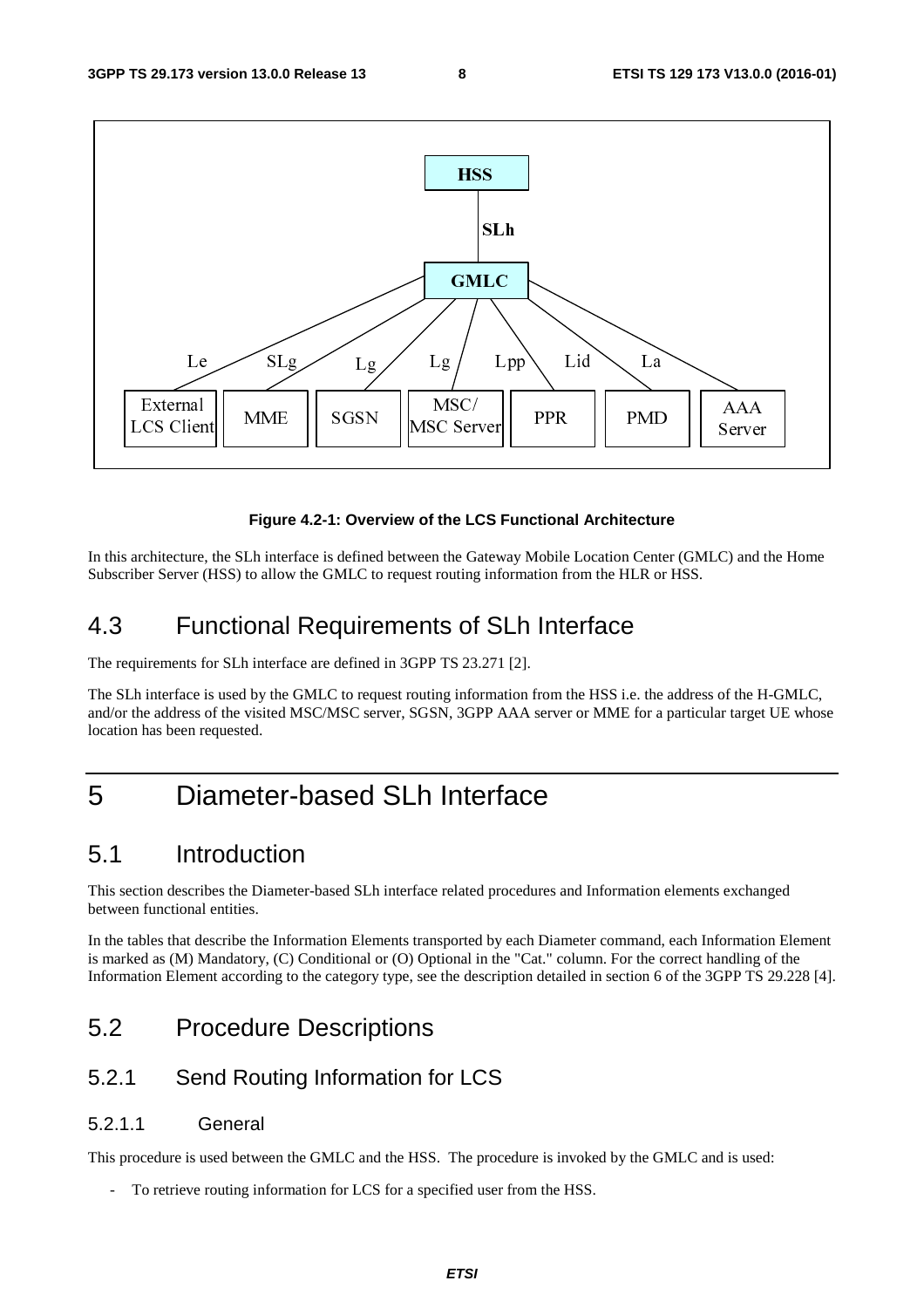This procedure is mapped to the commands LCS-Routing-Info-Request/Answer in the Diameter application specified in chapter 6. Tables 5.2.1.1/1 and 5.2.1.1/2 detail the involved information elements.

**Table 5.2.1.1/1: Send Routing Information for LCS (SLh-LCS-SRI)** 

| <b>Information</b><br>element name                       | <b>Mapping to</b><br><b>Diameter AVP</b> | Cat.    | <b>Description</b>                                                                                                         |
|----------------------------------------------------------|------------------------------------------|---------|----------------------------------------------------------------------------------------------------------------------------|
| <b>IMSI</b>                                              | User-Name                                | C       | This information element shall contain the IMSI of the targeted<br>user. This IE shall be present if the MSISDN is absent. |
| <b>MSISDN</b>                                            | <b>MSISDN</b>                            | C       | This information element shall contain the MSISDN of the<br>targeted user. This IE shall be present if the IMSI is absent. |
| <b>GMLC Number</b>                                       | <b>GMLC-Number</b>                       | $\circ$ | This information element shall contain the ISDN (E.164) number<br>of the requesting GMLC.                                  |
| <b>Supported Features</b><br>(See 3GPP TS<br>29.229 [8]) | Supported-Features                       | $\circ$ | If present, this information element shall contain the list of<br>features supported by the origin host.                   |

#### **Table 5.2.1.1/2: Send Routing Information for LCS (SLh-LCS-SRI) Resp**

| <b>Information</b><br>element<br>name                | <b>Mapping to</b><br><b>Diameter AVP</b> | Cat.         | <b>Description</b>                                                                                                                                                                                                                                                                                                                                                                                                                               |
|------------------------------------------------------|------------------------------------------|--------------|--------------------------------------------------------------------------------------------------------------------------------------------------------------------------------------------------------------------------------------------------------------------------------------------------------------------------------------------------------------------------------------------------------------------------------------------------|
| Result<br>(See 5.3.5)                                | Result-Code /<br>Experimental-<br>Result | M            | Result of the request.<br>Result-Code AVP shall be used for errors defined in the Diameter Base<br>Protocol.<br>Experimental-Result AVP shall be used for SLh errors. This is a grouped<br>AVP which contains the 3GPP Vendor ID in the Vendor-Id AVP, and the<br>error code in the Experimental-Result-Code AVP.                                                                                                                                |
| <b>IMSI</b>                                          | User-Name                                | $\mathsf{C}$ | This information element shall contain the IMSI of the targeted user. This<br>IE shall be present if Result-Code is DIAMETER_SUCCESS and the<br>MSISDN is absent.                                                                                                                                                                                                                                                                                |
| <b>MSISDN</b>                                        | <b>MSISDN</b>                            | $\mathsf{C}$ | This information element shall contain the MSISDN of the targeted user.<br>This IE shall be present if Result-Code is DIAMETER_SUCCESS and the<br>IMSI is absent.                                                                                                                                                                                                                                                                                |
| <b>LMSI</b>                                          | <b>LMSI</b>                              | $\mathsf{C}$ | This information element shall contain the LMSI allocated by the VLR. This<br>IE should be present if Result-Code is DIAMETER_SUCCESS and LMSI is<br>available in the HSS and MSC-Number is included in the Serving-Node<br>AVP or in an Additional-Serving-Node AVP.                                                                                                                                                                            |
| Serving Node                                         | Serving-Node                             | $\mathsf{C}$ | This information element shall contain the information about the network<br>node serving the targeted user i.e. the name/number of the serving node<br>(MME, SGSN, 3GPP AAA server or MSC/MSC server), the LCS<br>capabilities sets supported by the serving node and the IP address of the<br>visited GMLC associated with the serving node. This IE shall be present if<br>the Result- Code is DIAMETER_SUCCESS; otherwise it shall be absent. |
| Additional<br>Serving Node                           | Additional-<br>Serving-Node              | C            | This information element shall contain the information about another<br>network node serving the targeted user. This IE may be present if Result-<br>Code is DIAMETER_SUCCESS; otherwise it shall be absent. There may<br>be multiple instances of this IE in the response provided by the HSS.                                                                                                                                                  |
| Home GMLC<br>Address                                 | <b>GMLC-Address</b>                      | C            | This information element shall contain the IP address of the H-GMLC. This<br>IE should be present if the Result-Code is DIAMETER_SUCCESS;<br>otherwise it shall be absent.                                                                                                                                                                                                                                                                       |
| <b>PPR Address</b>                                   | PPR-Address                              | $\mathsf{C}$ | This information element shall contain the IP address of the Privacy Profile<br>Register (PPR). This IE should be present if available in the HSS and the<br>Result-Code is DIAMETER_SUCCESS; otherwise it shall be absent.                                                                                                                                                                                                                      |
| <b>RIA Flags</b>                                     | RIA-Flags                                | O            | This Information Element contains a bit mask. See 6.4.15 for the meaning<br>of the bits.                                                                                                                                                                                                                                                                                                                                                         |
| Supported<br>Features<br>(See 3GPP TS<br>29.229 [8]) | Supported-<br>Features                   | O            | If present, this information element shall contain the list of features<br>supported by the origin host.                                                                                                                                                                                                                                                                                                                                         |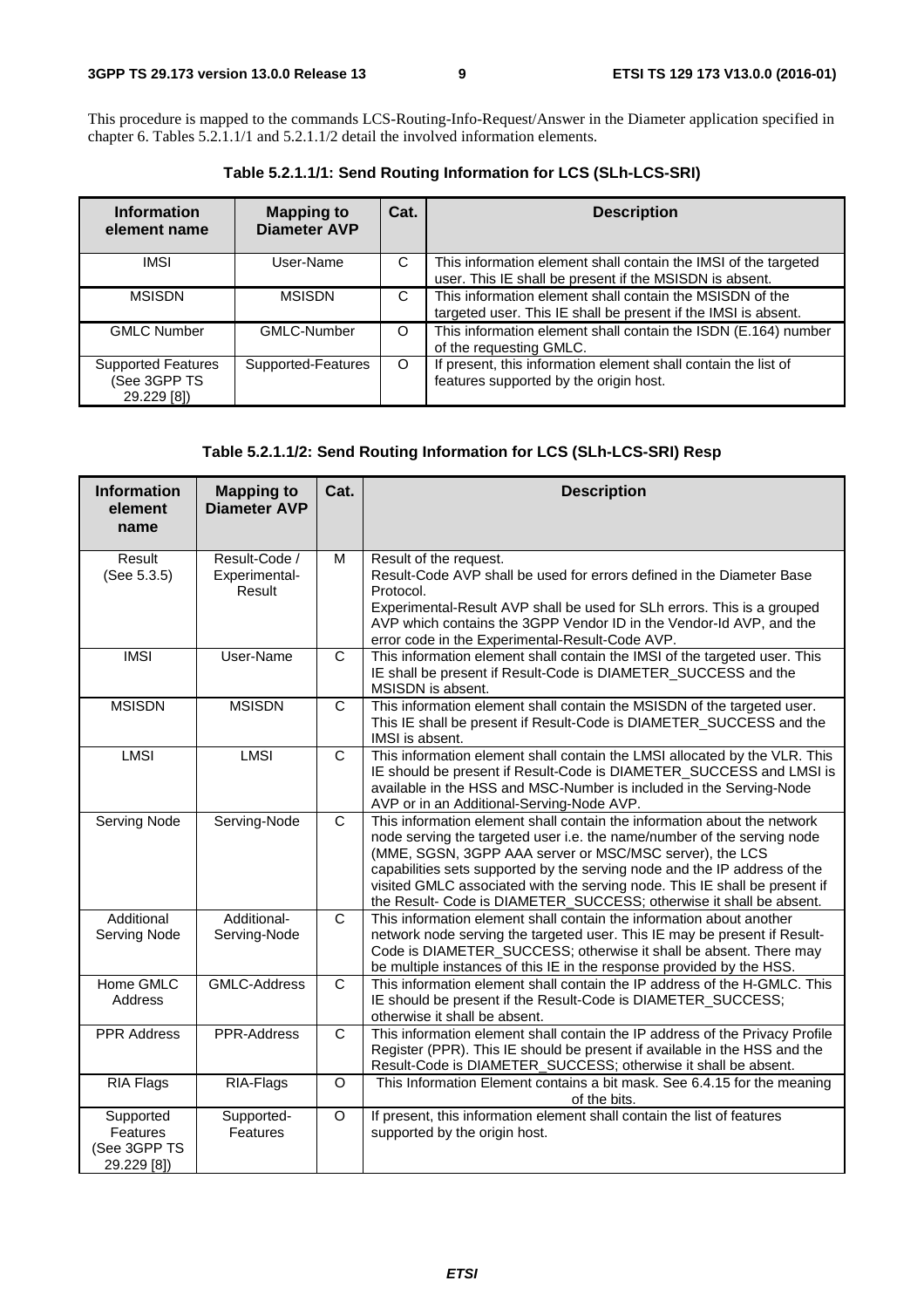#### 5.2.1.2 Detailed Behaviour of the HSS

Upon reception of the Send Routing Info for LCS request, the HSS shall, in the following order:

- 1. Check whether the requesting GMLC belongs to a network authorized to request UE location information. If not, Experimental-Result shall be set to DIAMETER\_ERROR\_UNAUTHORIZED\_REQUESTING\_NETWORK in the Send Routing Information for LCS Response.
- 2. Check that the User Identity for whom data is asked exists in HSS. If not, Experimental-Result shall be set to DIAMETER\_ERROR\_USER\_UNKNOWN in the Send Routing Information for LCS Response.
- 2a. If both IMSI and MSISDN are present in the request, check whether they identify the same User. If not, the HSS Result-Code shall be set to DIAMETER\_CONTRADICTING\_AVPS in the Send Routing Information for LCS Response.
- 3. Check that there is at least one serving node associated with the targeted user. If not, Experimental-Result shall be set to DIAMETER\_ERROR\_ABSENT\_USER in the Send Routing Information for LCS Response.

If there is an error in any of the above steps then the HSS shall stop processing and shall return the error code specified in the respective step (see 3GPP TS 29.329 [9] and 3GPP TS 29.229 [8] for an explanation of the error codes).

If the HSS cannot fulfil the received request for reasons not stated in the above steps, e.g. due to a database error or empty mandatory data elements, it shall stop processing the request and set Result-Code to DIAMETER\_UNABLE\_TO\_COMPLY.

Otherwise, the requested operation shall take place and the HSS shall return the Result-Code AVP set to DIAMETER\_SUCCESS. The HSS returns one or several of the network addresses of the current MME, SGSN, 3GPP AAA server and/or VMSC/MSC server, the LCS capabilities of the serving nodes if available, the V-GMLC address associated with the serving nodes, if available, and whichever of the IMSI and MSISDN that was not provided in the Send Routing Info for LCS request. If MSISDN was not provided in the Send Routing Info for LCS request and the subscription is MSISDN-less, the HSS shall return the dummy MSISDN value (see 3GPP TS 23.003 [10]). If both MSISDN and IMSI were provided in the Send Routing Info for LCS request, the HSS returns either MSISDN or IMSI or both. The HSS returns the address of the H-GMLC. The HSS also provides the address of the PPR, if available.

The HSS shall include the Diameter Identity of the SGSN (i.e. SGSN-Name and SGSN-Realm), within the Serving-Node AVP or within an Additional-Serving-Node AVP, if and only if the HSS has received an indication that the Lgd interface is supported by the SGSN (see 3GPP TS 29.272 [12]).

The HSS shall include the SGSN Number, within the Serving-Node AVP or Additional Serving-Node AVP, except if the HSS has received an indication that the Lg interface is not supported by the SGSN (see 3GPP TS 29.272 [12]).

If the UE is served by the MME and SGSN parts of the same combined MME/SGSN (see 3GPP TS 29.272 [12] subclause 5.2.2.1.1 for how the HSS determines if the UE is served by the combined MME/SGSN) and if this combined MME/SGSN has indicated the support for optimized LCS procedure (via the Supported-Feature AVP as defined in 3GPP TS 29.272 [12] subclause 7.3.10) and if HSS supports this optimized LCS procedure, then the HSS shall set the "Combined-MME/SGSN-Supporting-Optimized-LCS-Proc" bit of the RIA-Flags.

Regarding the LCS capabilities of the serving nodes, if the HSS registered an SGSN via the S6d reference point (i.e., the registered serving node is an S4-SGSN), the HSS shall set the LCS-Capabilities-Set value to indicate support of Capability Set 5 (i.e., LCS release 7 or later version). If the HSS registered an MME, the HSS shall not indicate any LCS capability value to the GMLC (i.e., the LCS-Capabilities-Set AVP shall be absent over SLh when the serving node is an MME); in this case, the GMLC shall assume that the MME supports LCS Capability Set 5.

### 5.2.1.3 Detailed Behaviour of the GLMC

If there are a serving node as well as additional serving nodes in a successful Send Routing Info for LCS response, the receiving shall use the serving node in preference to the additional serving nodes.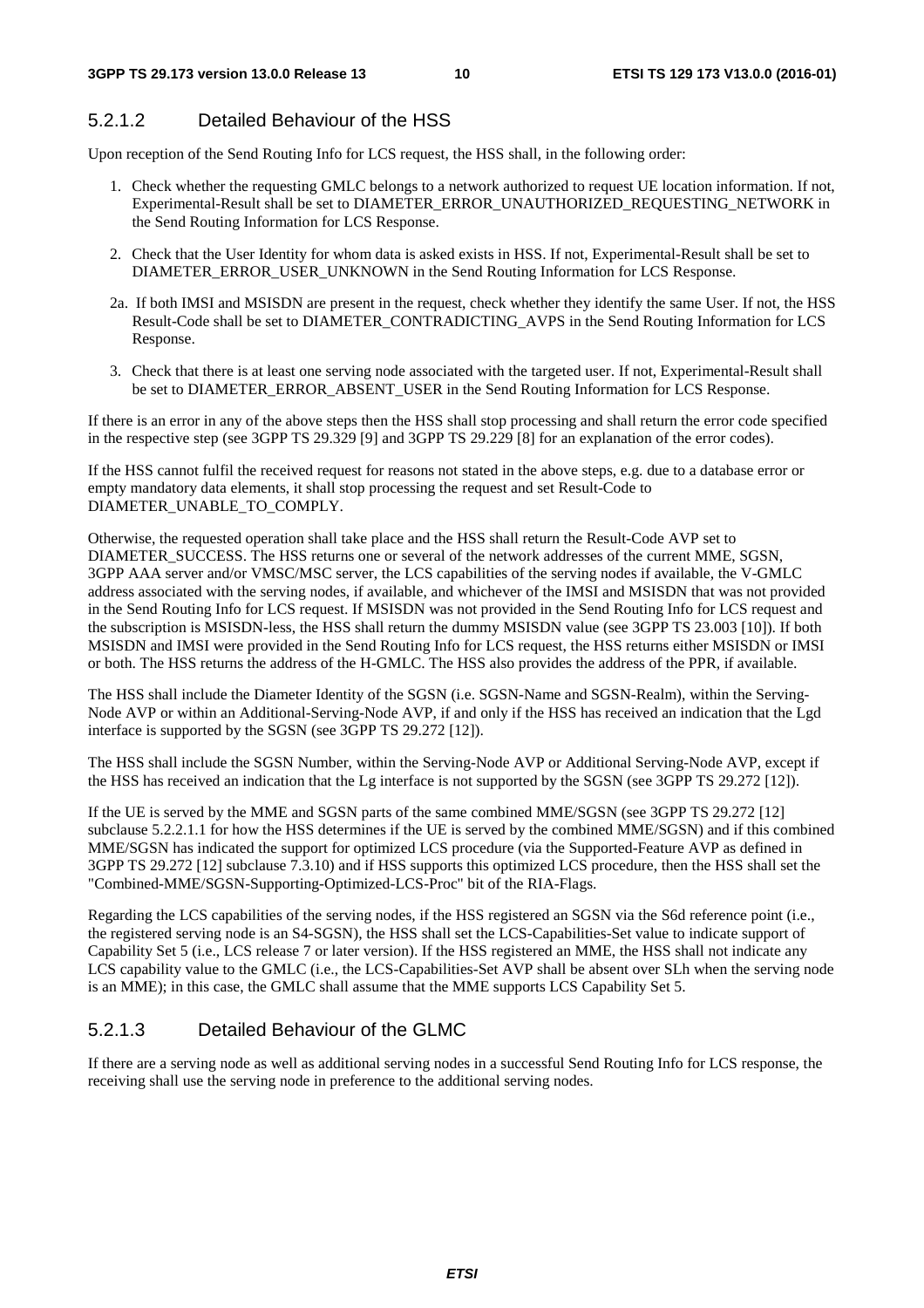## 6 Protocol Specification and Implementations

#### 6.1 Introduction

#### 6.1.1 Use of Diameter Base Protocol

The Diameter Base Protocol as specified in IETF RFC 3588 [5] shall apply except as modified by the defined support of the methods and the defined support of the commands and AVPs, result and error codes as specified in this specification. Unless otherwise specified, the procedures (including error handling and unrecognised information handling) shall be used unmodified.

#### 6.1.2 Securing Diameter Messages

For secure transport of Diameter messages, see 3GPP TS 33.210 [6].

#### 6.1.3 Accounting Functionality

Accounting functionality (Accounting Session State Machine, related command codes and AVPs) shall not be used on the SLh interface.

#### 6.1.4 Use of Sessions

Between the GMLC and the HSS, Diameter sessions shall be implicitly terminated. An implicitly terminated session is one for which the server does not maintain state information. The client shall not send any re-authorization or session termination requests to the server.

The Diameter base protocol includes the Auth-Session-State AVP as the mechanism for the implementation of implicitly terminated sessions.

The client (server) shall include in its requests (responses) the Auth-Session-State AVP set to the value NO\_STATE\_MAINTAINED (1), as described in IETF RFC 3588 [5]. As a consequence, the server shall not maintain any state information about this session and the client shall not send any session termination request. Neither the Authorization-Lifetime AVP nor the Session-Timeout AVP shall be present in requests or responses.

### 6.1.5 Transport Protocol

Diameter messages over the SLh interface shall make use of SCTP IETF RFC 4960 [7] as transport protocol.

#### 6.1.6 Routing Considerations

This clause specifies the use of the Diameter routing AVPs Destination-Realm and Destination-Host.

If GMLC knows the address/name of the HSS for a certain user, both the Destination-Realm AVP and the Destination-Host AVP shall be present in the request. Otherwise, only the Destination-Realm AVP shall be present and the command shall be routed to the next Diameter node. Consequently, the Destination-Host AVP is declared as optional in the ABNF for all requests initiated by a GMLC.

Destination-Realm AVP is declared as mandatory in the ABNF for all requests.

## 6.1.7 Advertising Application Support

The HSS and GMLC shall advertise support of the Diameter SLh Application by including the value of the application identifier in the Auth-Application-Id AVP within the Vendor-Specific-Application-Id grouped AVP of the Capabilities-Exchange-Request and Capabilities-Exchange-Answer commands.

The vendor identifier value of 3GPP (10415) shall be included in the Supported-Vendor-Id AVP of the Capabilities-Exchange-Request and Capabilities-Exchange-Answer commands, and in the Vendor-Id AVP within the Vendor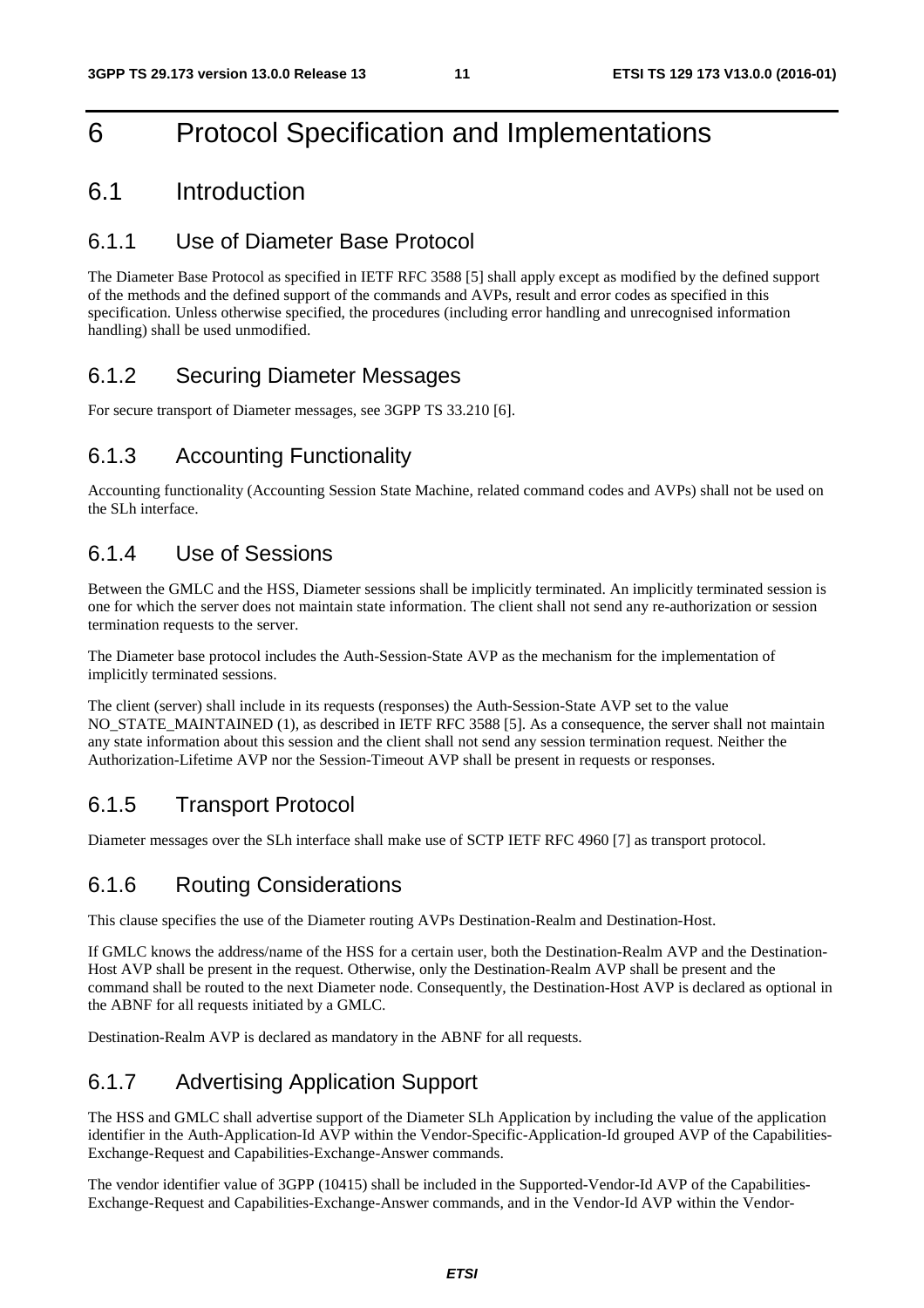Specific-Application-Id grouped AVP of the Capabilities-Exchange-Request and Capabilities-Exchange-Answer commands.

The Vendor-Id AVP included in Capabilities-Exchange-Request and Capabilities-Exchange-Answer commands that is not included in the Vendor-Specific-Application-Id AVPs as described above shall indicate the manufacturer of the Diameter node as per RFC 3588 [5].

#### 6.1.8 Diameter Application Identifier

The SLh interface protocol shall be defined as an IETF vendor specific Diameter application, where the vendor is 3GPP. The vendor identifier assigned by IANA to 3GPP (http://www.iana.org/assignments/enterprise-numbers) is 10415.

The Diameter application identifier assigned to the SLh interface application is 16777291 (allocated by IANA).

### 6.1.9 User Identity to HSS resolution

The User identity to HSS resolution mechanism enables the GMLC (for non-roaming case) or Diameter Relay/proxy agents in the home network (for roaming case) to find the identity of the HSS that holds the LCS subscription data and routing information for the target user when multiple and separately addressable HSSs have been deployed in the home network. The resolution mechanism is not required in networks that utilise a single HSS.

This User identity to HSS resolution mechanism may rely on routing capabilities provided by Diameter and be implemented in the home operator network within dedicated Diameter Agents (Redirect Agents or Proxy Agents) responsible for determining the HSS identity based on the provided user identity. If this Diameter based implementation is selected by the Home network operator, the principles described in the 3GPP TS 29.272 [12] shall apply.

NOTE: Alternatives to the user identity to HSS resolution Diameter based implementation are outside the scope of this specification.

## 6.2 Commands

#### 6.2.1 Introduction

This section defines the Command code values and related ABNF for each command described in this specification.

### 6.2.2 Command-Code values

This section defines Command-Code values for the SLh interface application as allocated by IANA.

Every command is defined by means of the ABNF syntax IETF RFC 2234 [13], according to the rules in IETF RFC 3588 [5]. In the case, the definition and use of an AVP is not specified in this document, the guidelines in IETF RFC 3588 [5] shall apply.

NOTE: For this release, the Vendor-Specific-Application-Id AVP is included as an optional AVP in all commands in order to ensure interoperability with diameter agents following a strict implementation of IETF RFC 3588 [5], by which messages not including this AVP will be rejected. IETF RFC 3588 [5] indicates that this AVP shall be present in all proxiable commands, such as those specified here, despite that the contents of this AVP are redundant since the application identifier is already present in the command header. This AVP may be removed in subsequent revisions of this specification, once the diameter base protocol is updated accordingly.

The following Command Codes are defined in this specification: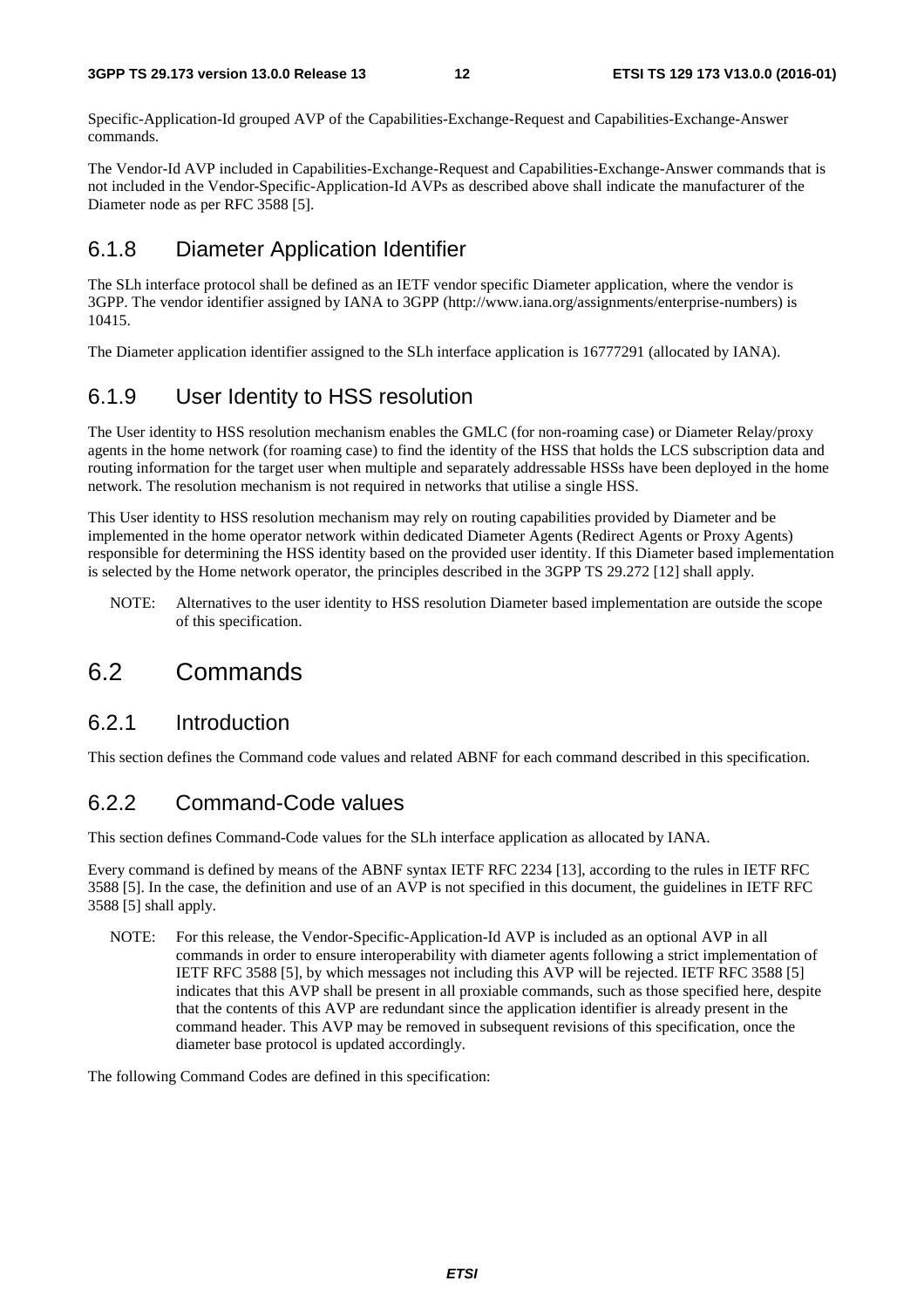| <b>Command-Name</b>      | <b>Abbreviatio</b> | Code    | <b>Section</b> |
|--------------------------|--------------------|---------|----------------|
| LCS-Routing-Info-Request | <b>RIR</b>         | 8388622 | 6.2.3          |
| LCS-Routing-Info-Answer  | RIA                | 8388622 | 6.2.4          |

**Table 6.2.2/1: Command-Code values for SLh** 

For these commands, the Application-ID field shall be set to 16777291 (application identifier of the SLh interface application, allocated by IANA).

#### 6.2.3 LCS-Routing-Info-Request (RIR) Command

The LCS-Routing-Info-Request (RIR) command, indicated by the Command-Code field set to 8388622 and the "R" bit set in the Command Flags field, is sent from GMLC to HSS.

#### Message Format

 $\langle$  LCS-Routing-Info-Request $\rangle ::= \langle$  Diameter Header: 8388622, REQ, PXY, 16777291 $\rangle$ 

< Session-Id > [ Vendor-Specific-Application-Id ] { Auth-Session-State } { Origin-Host } { Origin-Realm } [ Destination-Host ] { Destination-Realm } [ User-Name ] [ MSISDN ] [ GMLC-Number ] \*[ Supported-Features ] \*[ Proxy-Info ] \*[ Route-Record ] \*[ AVP ]

#### 6.2.4 LCS-Routing-Info-Answer (RIA) Command

The LCS-Routing-Info-Answer (RIA) command, indicated by the Command-Code field set to 8388622 and the 'R' bit cleared in the Command Flags field, is sent from HSS to GMLC.

Message Format

 $\langle$  LCS-Routing-Info-Answer> ::=  $\langle$  Diameter Header: 8388622, PXY, 16777291 > < Session-Id > [ Vendor-Specific-Application-Id ] [ Result-Code ]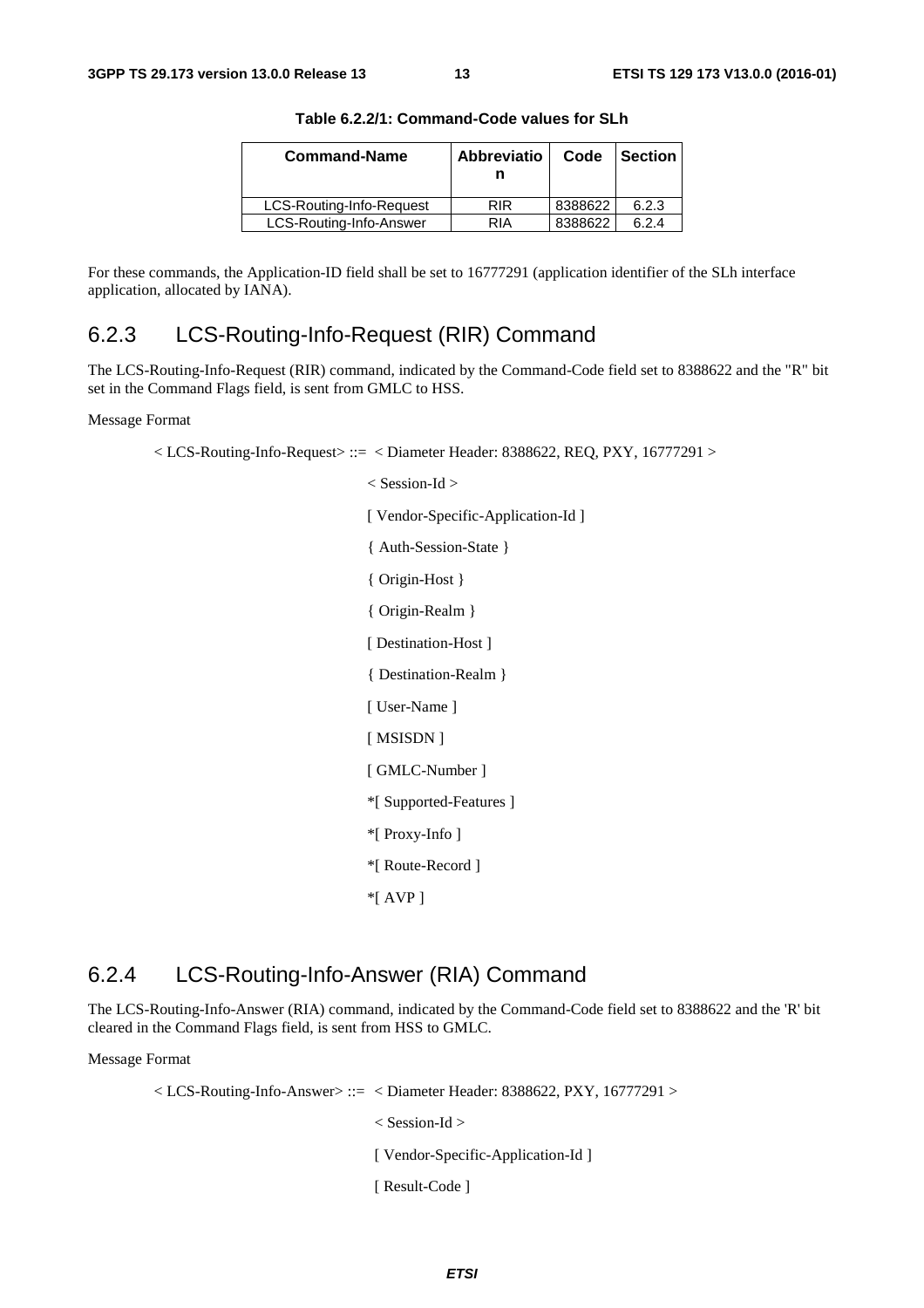[ Experimental-Result ] { Auth-Session-State } { Origin-Host } { Origin-Realm } \*[ Supported-Features ] [ User-Name ] [ MSISDN ] [ LMSI ] [ Serving-Node ] \*[ Additional-Serving-Node ] [ GMLC-Address ] [ PPR-Address ] [ RIA-Flags ] \*[ AVP ] \*[ Failed-AVP ] \*[ Proxy-Info ] \*[ Route-Record ]

## 6.3 Result-Code AVP and Experimental-Result AVP Values

#### 6.3.1 General

This section defines result code values that shall be supported by all Diameter implementations that conform to this specification.

#### 6.3.2 Success

Result codes that fall within the Success category shall be used to inform a peer that a request has been successfully completed. The Result-Code AVP values defined in Diameter Base Protocol RFC 3588 [5] shall be applied.

#### 6.3.3 Permanent Failures

Errors that fall within the Permanent Failures category shall be used to inform the peer that the request has failed, and should not be attempted again. The Result-Code AVP values defined in Diameter Base Protocol RFC 3588 [5] shall be applied. When one of the result codes defined here is included in a response, it shall be inside an Experimental-Result AVP and the Result-Code AVP shall be absent.

#### 6.3.3.1 DIAMETER\_ERROR\_USER\_UNKNOWN (5001)

This result code shall be sent by the HSS to indicate that the user identified by the IMSI or the MSISDN is unknown. This error code is defined in 3GPP TS 29.229 [8]

#### 6.3.3.2 DIAMETER\_ERROR\_UNAUTHORIZED\_REQUESTING\_NETWORK (5490)

This result code shall be sent by the HSS to indicate that the requesting GMLC's network is not authorized to request UE location information.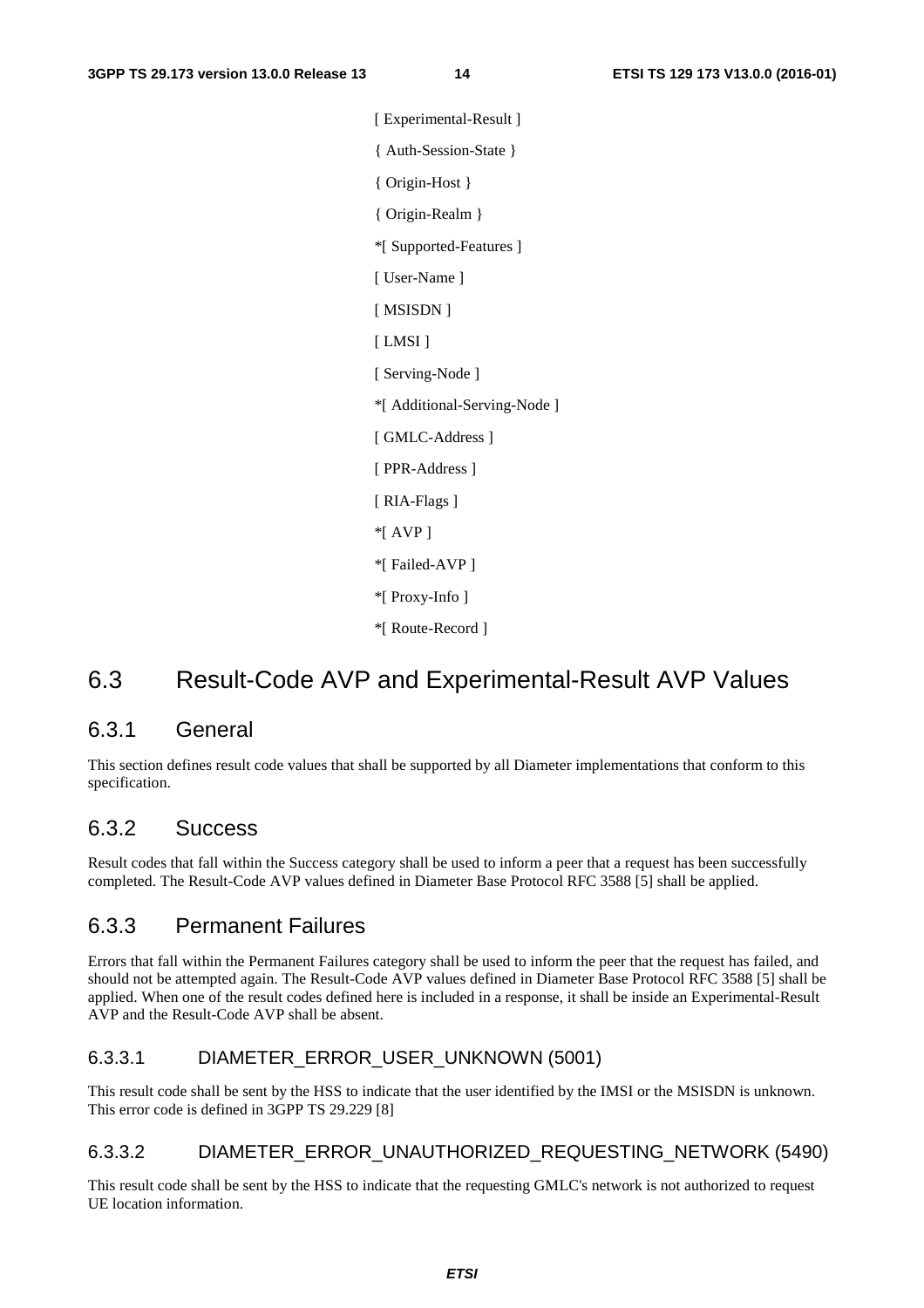#### 6.3.4 Transient Failures

Errors that fall within the transient failures category are those used to inform a peer that the request could not be satisfied at the time that it was received. The request may be able to be satisfied in the future.

#### 6.3.4.1 DIAMETER\_ERROR\_ABSENT\_USER (4201)

This result code shall be sent by the HSS to indicate that the location of the targeted user is not known at this time to satisfy the requested operation.

### 6.4 AVPs

#### 6.4.1 General

The following table specifies the Diameter AVPs defined for the SLh interface protocol, their AVP Code values, types, possible flag values and whether or not the AVP may be encrypted. The Vendor-ID header of all AVPs defined in this specification shall be set to 3GPP (10415).

|                                                                                                                                                                                                                                                                   |                    |                           |                   |             |     | <b>AVP Flag rules</b> |             |                     |
|-------------------------------------------------------------------------------------------------------------------------------------------------------------------------------------------------------------------------------------------------------------------|--------------------|---------------------------|-------------------|-------------|-----|-----------------------|-------------|---------------------|
| <b>Attribute Name</b>                                                                                                                                                                                                                                             | <b>AVP</b><br>Code | <b>Section</b><br>defined | <b>Value Type</b> | <b>Must</b> | May | <b>Should</b><br>not  | Must<br>not | <b>May</b><br>Encr. |
| LMSI                                                                                                                                                                                                                                                              | 2400               | 6.4.2                     | OctetString       | M, V        |     |                       |             | N <sub>o</sub>      |
| Serving-Node                                                                                                                                                                                                                                                      | 2401               | 6.4.3                     | Grouped           | M, V        |     |                       |             | No.                 |
| MME-Name                                                                                                                                                                                                                                                          | 2402               | 6.4.4                     | DiameterIdentity  | M, V        |     |                       |             | No                  |
| MSC-Number                                                                                                                                                                                                                                                        | 2403               | 6.4.5                     | OctetString       | M, V        |     |                       |             | N <sub>o</sub>      |
| LCS-Capabilities-<br>Sets                                                                                                                                                                                                                                         | 2404               | 6.4.6                     | Unsigned32        | M, V        |     |                       |             | N <sub>o</sub>      |
| <b>GMLC-Address</b>                                                                                                                                                                                                                                               | 2405               | 6.4.7                     | Address           | M, V        |     |                       |             | <b>No</b>           |
| Additional-Serving-<br>Node                                                                                                                                                                                                                                       | 2406               | 6.4.8                     | Grouped           | M, V        |     |                       |             | N <sub>o</sub>      |
| IPPR-Address                                                                                                                                                                                                                                                      | 2407               | 6.4.9                     | Address           | M, V        |     |                       |             | N <sub>o</sub>      |
| MME-Realm                                                                                                                                                                                                                                                         | 2408               | 6.4.12                    | DiameterIdentity  | ٧           |     |                       | M           | No.                 |
| SGSN-Name                                                                                                                                                                                                                                                         | 2409               | 6.4.13                    | DiameterIdentity  | V           |     |                       | M           | N <sub>o</sub>      |
| SGSN-Realm                                                                                                                                                                                                                                                        | 2410               | 6.4.14                    | DiameterIdentity  | V           |     |                       | M           | No.                 |
| RIA-Flags                                                                                                                                                                                                                                                         | 2411               | 6.4.15                    | Unsigned32        | V           |     |                       | M           | <b>No</b>           |
| The AVP header bit denoted as "M", indicates whether support of the AVP is required. The AVP header bit<br>NOTE 1:<br>denoted as "V", indicates whether the optional Vendor-ID field is present in the AVP header. For further<br>details, see IETF RFC 3588 [5]. |                    |                           |                   |             |     |                       |             |                     |

#### **Table 6.4.1/1: SLh specific Diameter AVPs**

The following table specifies the Diameter AVPs re-used by the SLh interface protocol from existing Diameter Applications, including a reference to their respective specifications and when needed, a short description of their use within SLh.

Any other AVPs from existing Diameter Applications, except for the AVPs from Diameter Base Protocol, do not need to be supported. The AVPs from Diameter Base Protocol are not included in table 6.4.1/2, but they may be re-used for the SLh protocol.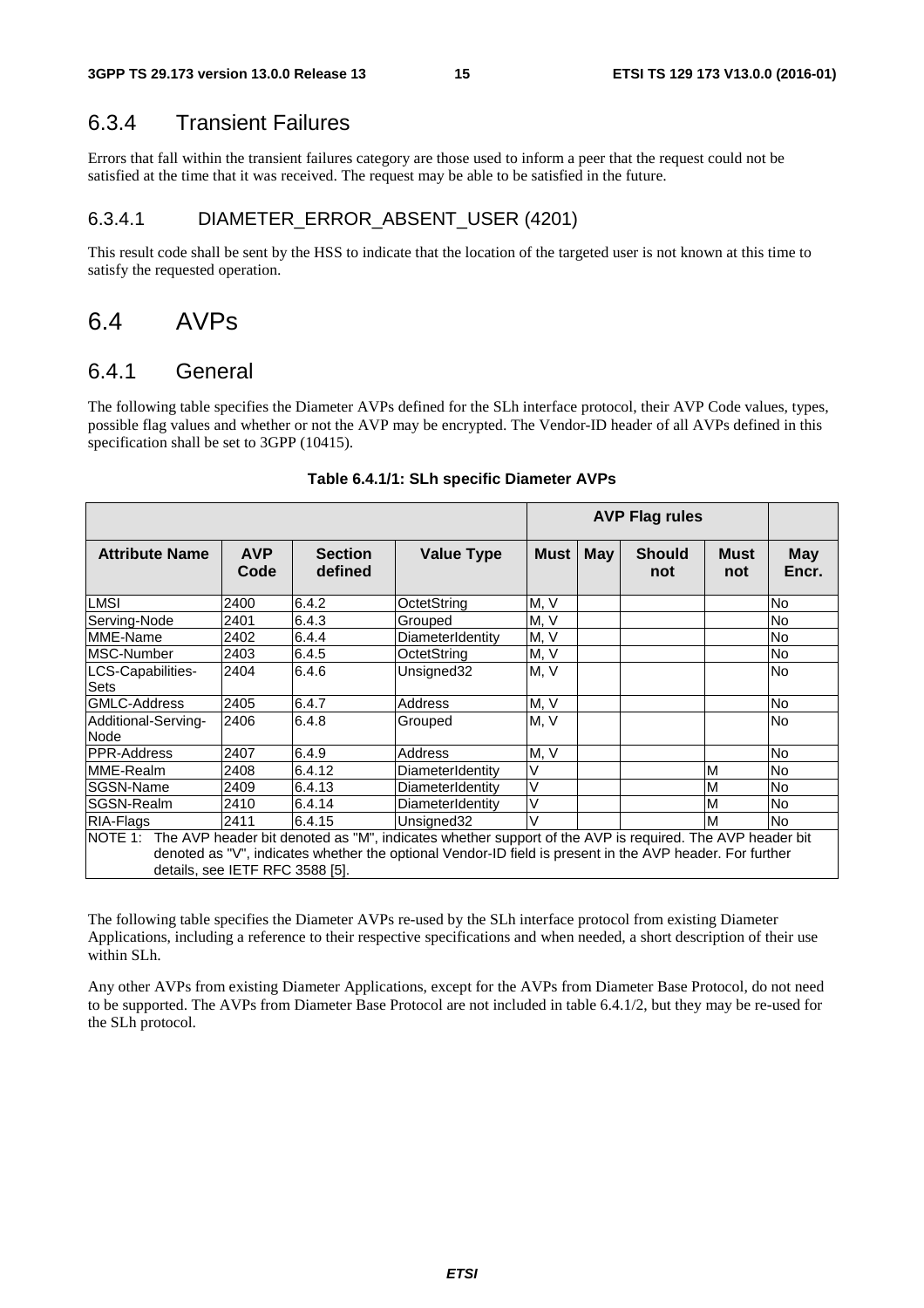| <b>Attribute Name</b>                    | <b>Reference</b>    | <b>Comments</b>    |
|------------------------------------------|---------------------|--------------------|
| <b>MSISDN</b>                            | 3GPP TS 29.329 [9]  |                    |
| <b>SGSN-Number</b>                       | 3GPP TS 29.272 [12] |                    |
| Supported-Features                       | 3GPP TS 29.229 [8]  |                    |
| Feature-List-ID                          | 3GPP TS 29.229 [8]  | See section 6.4.10 |
| Feature-List                             | 3GPP TS 29.229 [8]  | See section 6.4.11 |
| <b>GMLC-Number</b>                       | 3GPP TS 29.272 [12] |                    |
| 3GPP-AAA-Server-Name 3GPP TS 29.273 [16] |                     |                    |

**Table 6.4.1/2: SLh re-used Diameter AVPs** 

#### 6.4.2 LMSI

The LMSI AVP is of type OctetString and it shall contain the Local Mobile Station Identity (LMSI) allocated by the VLR, as defined in 3GPP TS 23.003 [10]. For further details on the encoding of this AVP, see 3GPP TS 23.003[10].

#### 6.4.3 Serving-Node

The Serving-Node AVP is of type Grouped. This AVP shall contain the information about the network node serving the targeted user.

#### AVP format

Serving-Node ::= <AVP header: 2401 10415>

```
[ SGSN-Number ] 
[ SGSN-Name ]
[ SGSN-Realm ] 
[ MME-Name ]
[ MME-Realm ] 
[ MSC-Number ]
[ 3GPP-AAA-Server-Name ] 
[ LCS-Capabilities-Sets ] 
[ GMLC-Address ]
*[AVP]
```
The GMLC-Address AVP included in the Serving-Node grouped AVP shall contain, if present, the IPv4 or IPv6 address of the GMLC associated with the serving node (i.e., either the home GMLC or the visited GMLC, depending on the location of the serving node).

#### 6.4.4 MME-Name

The MME-Name AVP is of type DiameterIdentity and it shall contain the Diameter identity of the serving MME. For further details on the encoding of this AVP, see IETF RFC 3588 [5].

#### 6.4.5 MSC-Number

The MSC-Number AVP is of type OctetString and it shall contain the ISDN number of the serving MSC or MSC server in international number format as described in ITU-T Rec E.164 [15] and shall be encoded as a TBCD-string. See 3GPP TS 29.002 [3] for encoding of TBCD-strings.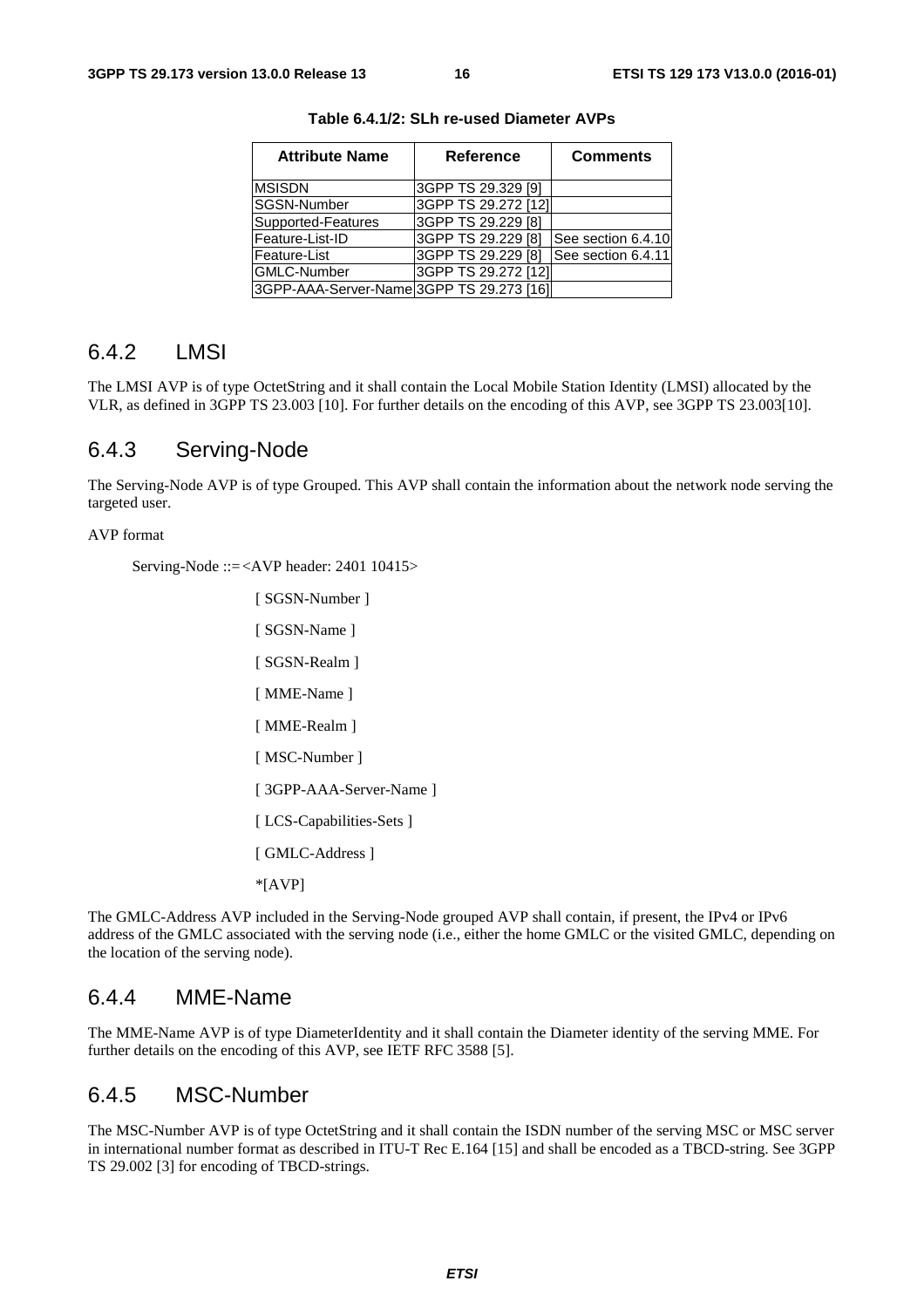#### 6.4.6 LCS-Capabilities-Sets

The LCS-Capabilities-Sets AVP is of type Unsigned32 and it shall contain a bit mask. The meaning of the bits shall be as defined in 3GPP 29.002 [3].

#### 6.4.7 GMLC-Address

The GMLC-Address AVP is of type Address and shall contain the IPv4 or IPv6 address of H-GMLC or the V-GMLC associated with the serving node.

#### 6.4.8 Additional-Serving-Node

The Additional-Serving-Node AVP is of type Grouped. This AVP shall contain the information about the network node serving the targeted user.

#### AVP format

Additional-Serving-Node ::= <AVP header: 2406 10415> [ SGSN-Number ] [ MME-Name ] [ SGSN-Name ] [ SGSN-Realm ] [ MME-Realm ] [ MSC-Number ] [ 3GPP-AAA-Server-Name ] [ LCS-Capabilities-Sets ] [ GMLC-Address ]

\*[AVP]

The GMLC-Address AVP included in the Additional-Serving-Node grouped AVP shall contain, if present, the IPv4 or IPv6 address of the GMLC associated with the serving node (i.e., either the home GMLC or the visited GMLC, depending on the location of the serving node).

#### 6.4.9 PPR-Address

The PPR-Address AVP is of type Address and contains the IPv4 or IPv6 address of the Privacy Profile Register for the targeted user.

#### 6.4.10 Feature-List-ID AVP

The syntax of this AVP is defined in 3GPP TS 29.229 [8]. For this release, the Feature-List-ID AVP value shall be set to 1.

#### 6.4.11 Feature-List AVP

The syntax of this AVP is defined in 3GPP TS 29.229 [8]. A null value indicates that there is no feature used by the application.

NOTE: There is no feature defined for this release.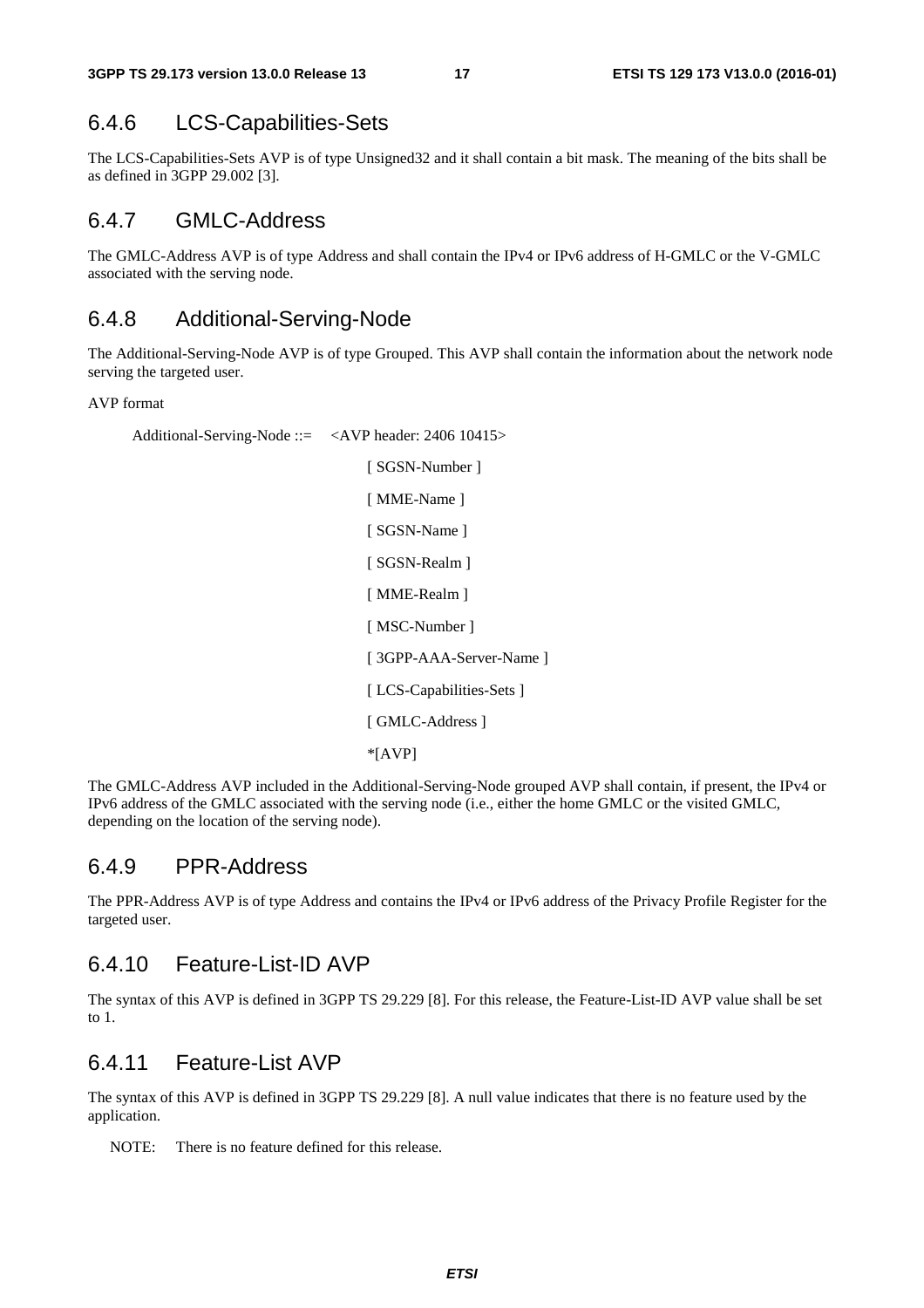#### 6.4.12 MME-Realm

The MME-Realm AVP is of type DiameterIdentity and it shall contain the Diameter Realm Identity of the serving MME. For further details on the encoding of this AVP, see IETF RFC 3588 [5].

#### 6.4.13 SGSN-Name

The SGSN-Name AVP is of type DiameterIdentity and it shall contain the Diameter identity of the serving SGSN. For further details on the encoding of this AVP, see IETF RFC 3588 [5].

#### 6.4.14 SGSN-Realm

The SGSN-Realm AVP is of type DiameterIdentity and it shall contain the Diameter Realm Identity of the serving SGSN. For further details on the encoding of this AVP, see IETF RFC 3588 [5].

#### 6.4.15 RIA-Flags

The RIA-Flags AVP is of type Unsigned32 and it shall contain a bit mask. The meaning of the bits shall be as defined in table 6.4.15/1:

| <b>Bit</b>          | <b>Name</b>                                                                                                | <b>Description</b>                                                                                                                                                                     |  |  |  |  |  |
|---------------------|------------------------------------------------------------------------------------------------------------|----------------------------------------------------------------------------------------------------------------------------------------------------------------------------------------|--|--|--|--|--|
| 0                   | Combined-<br>MME/SGSN-<br>Supporting-<br>Optimized-LCS-<br>Proc                                            | This bit, when set, indicates that the UE is served by the MME<br>and the SGSN parts of the same combined MME/SGSN and this<br>combined MME/SGSN supports the optimized LCS procedure. |  |  |  |  |  |
| NOTE <sub>1</sub> : | Bits not defined in this table shall be cleared by the sending HSS and discarded by the<br>receiving GMLC. |                                                                                                                                                                                        |  |  |  |  |  |

#### **Table 6.4.15/1: RIA-Flags**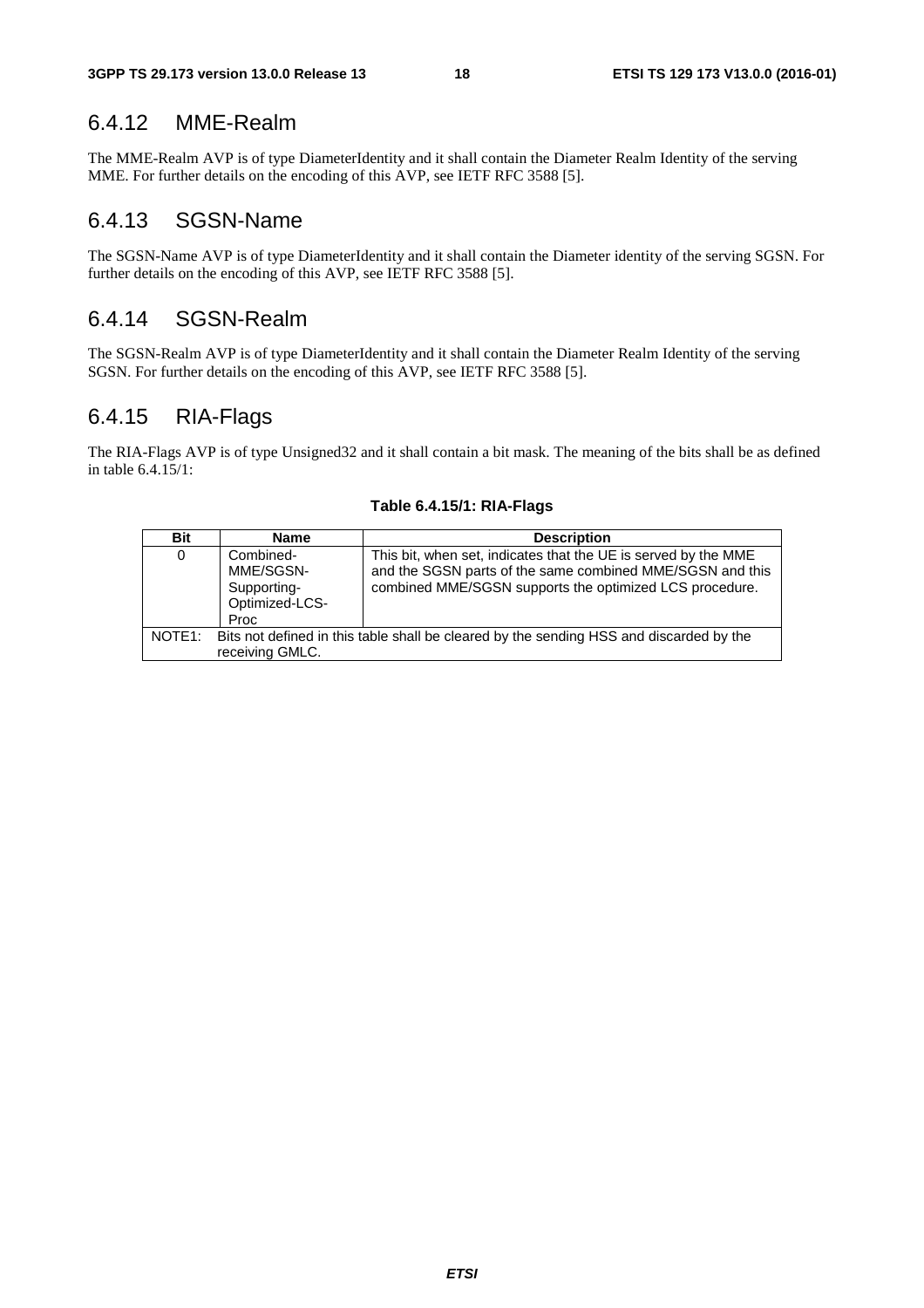## Annex A (informative): Change history

| <b>Change history</b> |       |                    |                     |                     |                                                                                 |        |            |
|-----------------------|-------|--------------------|---------------------|---------------------|---------------------------------------------------------------------------------|--------|------------|
| <b>Date</b>           | TSG#  | <b>TSG Doc. CR</b> |                     | Rev                 | Subject/Comment                                                                 | Old    | <b>New</b> |
| 2010-03               | CT#47 | $CP-$<br>090815    |                     |                     | TS presented for approval in CT#47                                              | 2.0.0  | 9.0.0      |
| 2010-09               | CT#49 | $CP-$<br>100463    | $0002$ <sup>1</sup> |                     | Application ID and Command code values                                          | 9.0.0  | 9.1.0      |
| 2011-03               |       |                    |                     | $\Box$              | Update to Rel-10 version (MCC)                                                  | 9.1.0  | 10.0.0     |
| $2011 - 12$           | CT#54 | $CP-$<br>11786     | $000\overline{4}$ 2 |                     | Identifications of MME in location procedures                                   | 10.0.0 | 10.1.0     |
| 2012-03               | CT#55 | $CP-$<br>120023    | 0007 1              |                     | MSC-Number format                                                               | 10.1.0 | 10.2.0     |
| 2012-09               | CT#57 | $CP-$<br>120490    | 0008 1              |                     | LCS-Capabilities-Set AVP                                                        | 10.2.0 | 10.3.0     |
| 2012-09               |       |                    | $\overline{a}$      | $\bar{\phantom{a}}$ | Update to Rel-11 version $(MCC)$                                                | 10.3.0 | 11.0.0     |
| 2012-12               | CT#58 | $CP-$<br>120719    | 0013 1              |                     | Clarification on the use of Vendor-Specific-Application-<br><b>Id AVP</b>       | 11.0.0 | 11.1.0     |
| 2013-03               | CT#59 | $CP-$<br>130156    | $0014$  1           |                     | Providing Diameter identity of the SGSN to the GMLC<br>over SLh interface       | 11.1.0 | 12.0.0     |
| 2013-12               | CT#62 | CP-<br>130624      | $0015$ <sup>2</sup> |                     | HSS and GMLC indicating the support for optimized<br>LCS procedure              | 12.0.0 | 12.1.0     |
| 2014-09               | CT#65 | $CP-$<br>140516    | $0016$ <sup>1</sup> |                     | Title Closing TS 29.234 and reused AVP in TS 29.273                             | 12.1.0 | 12.2.0     |
| 2015-03               | CT#67 | $CP-$<br>150022    | $0017$ <sup>1</sup> |                     | Send Routing Information Behaviour                                              | 12.2.0 | 12.3.0     |
| 2015-03               | CT#67 | $CP-$<br>150022    | $0018$  1           |                     | Send Routing Information - Conditions for presence of<br>conditional parameters | 12.2.0 | 12.3.0     |
| 2015-12               |       |                    |                     |                     | Update to Rel-13 version (MCC)                                                  | 12.3.0 | 13.0.0     |